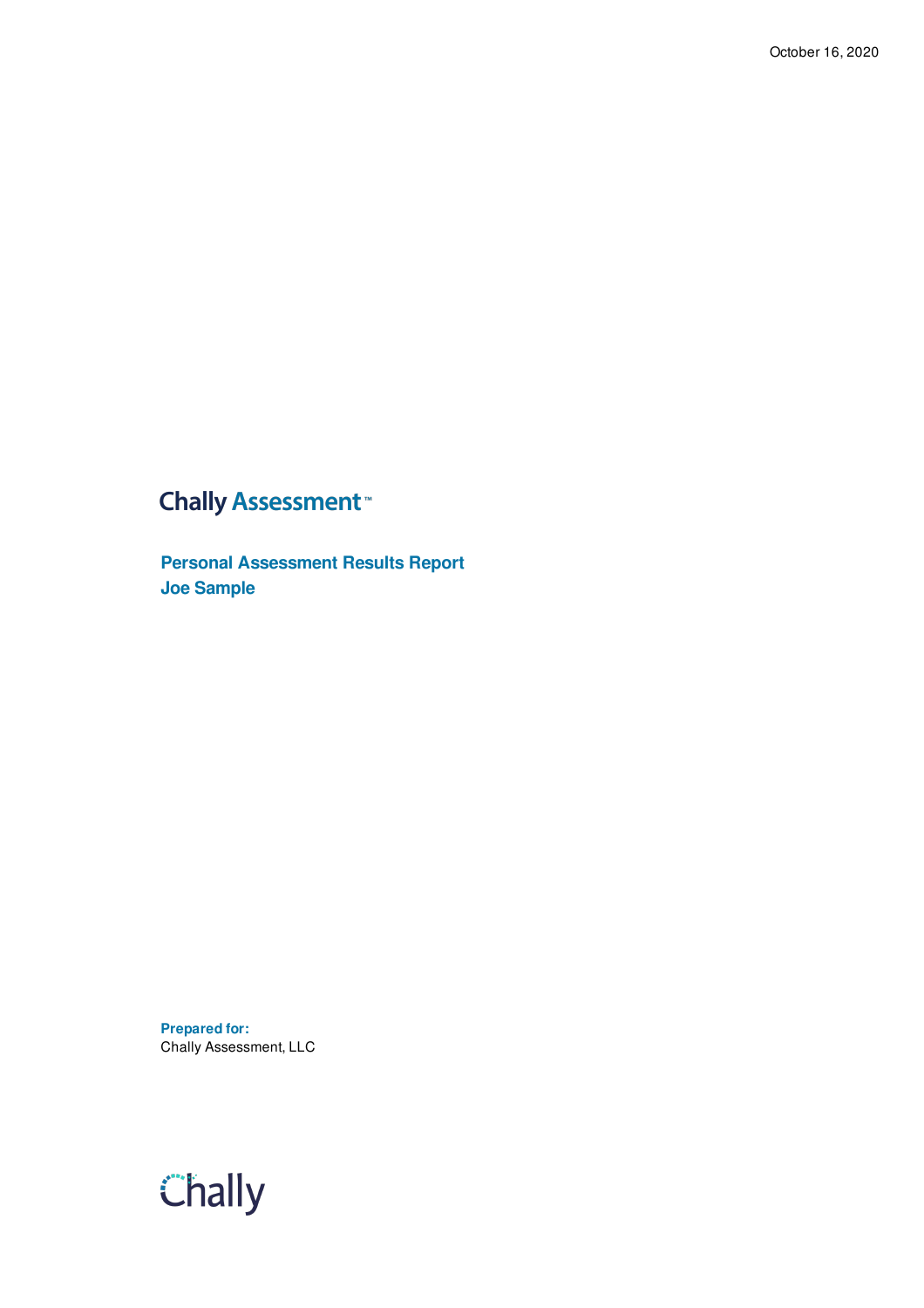# **Personal Assessment Results**

| <b>Name</b> | <b>Report</b> |
|-------------|---------------|
| Joe Sample  | <b>PAR</b>    |

## **Part 1: THE MOTIVATIONAL ANALYSIS PROFILE (MAP)**

The MAP is a profile of the motivations most likely to influence your behavior in a work setting. It measures three broad categories as follows:

- 1. Task Motivations: How you are motivated to approach or accomplish everyday tasks
- 2. Relationship Motivations: How you most frequently prefer to relate to others
- 3. Influence Motivations: How you most often prefer to motivate other people to approach tasks that you cannot or prefer not to accomplish by yourself

The MAP is able to measure both conscious motives (of which you are quite aware) and suppressed motives (which you tend to control or repress but can still influence your behavior). Scores on the right side of the scale represent conscious needs. Scores to the left on the MAP represent needs one has been taught to avoid and are sometimes difficult for people to identify with. Check with others who know you well. If a score on the left doesn't seem to fit, this could be a motivation you tend to suppress.

It is important to realize that motivation is not the same as behavior. For example, a soccer player may practice for a lot of different reasons. One player may strive for the fame and recognition of the fans, another may have personal goals to beat his own record, and still another may work to negotiate a higher salary or bonus. So an individual's motive for a specific behavior cannot be known without asking what they want as a result.

How you choose to satisfy a motive is particularly dependent on the opportunities available. If you have a need for status, you may choose to pursue a highly visible career in show business or the media . . . or you could choose to acquire wealth to purchase the homes, cars, and other perks that signify success. Both are reasonable ways to gain status, and the choice will usually depend upon which opportunity is most available.

Since the MAP measures intensity of needs, the score represents the extent of opportunity required to feel satisfied at the time. In general, scores closest to the center of the profile are most "average." That is, you are closer to the midpoint in our society. The scores that are closest to either end--right or left--are the most distinctive. It is important to recognize that the strength of these characteristics increases or decreases by degree; the further a score moves away from the 50th percentile, the more likely it is to demonstrate the described behavior to gain the required satisfaction. Most people are recognized or thought of in terms of the characteristics that are most distinctive or different from average.

Most people in our society will have between three and seven distinctive motivational (MAP) scores that are above the 70th percentile (on the right of the profile) or below the 30th percentile (on the left of the profile). Individuals with three or fewer high or low scores are likely to be perceived as content, laid-back, or satisfied. Individuals with seven or more high or low scores are likely to be seen as driven, never satisfied, or strongly motivated.

Scores in the mid-range are not strong drivers or sources of satisfaction for the associated results. When an individual who scores in the mid-range is observed behaving like those who are strongly motivated for the typical result, it is most likely that they are attempting to satisfy one of their strong needs in an oblique manner. For instance, while you are not strongly motivated to lead a group, you still may take charge to help a foundering group move more quickly toward the short-term results that you are so motivated to accomplish.

**There is no "right way" to be.** Success, happiness, or other measures that might be applied are not strongly influenced by the number of motivational drives that influence behavior. More motivational drives do affect your activity level, pace, and intensity of satisfaction when things go well, as well as the intensity of your frustration when things do not go as well.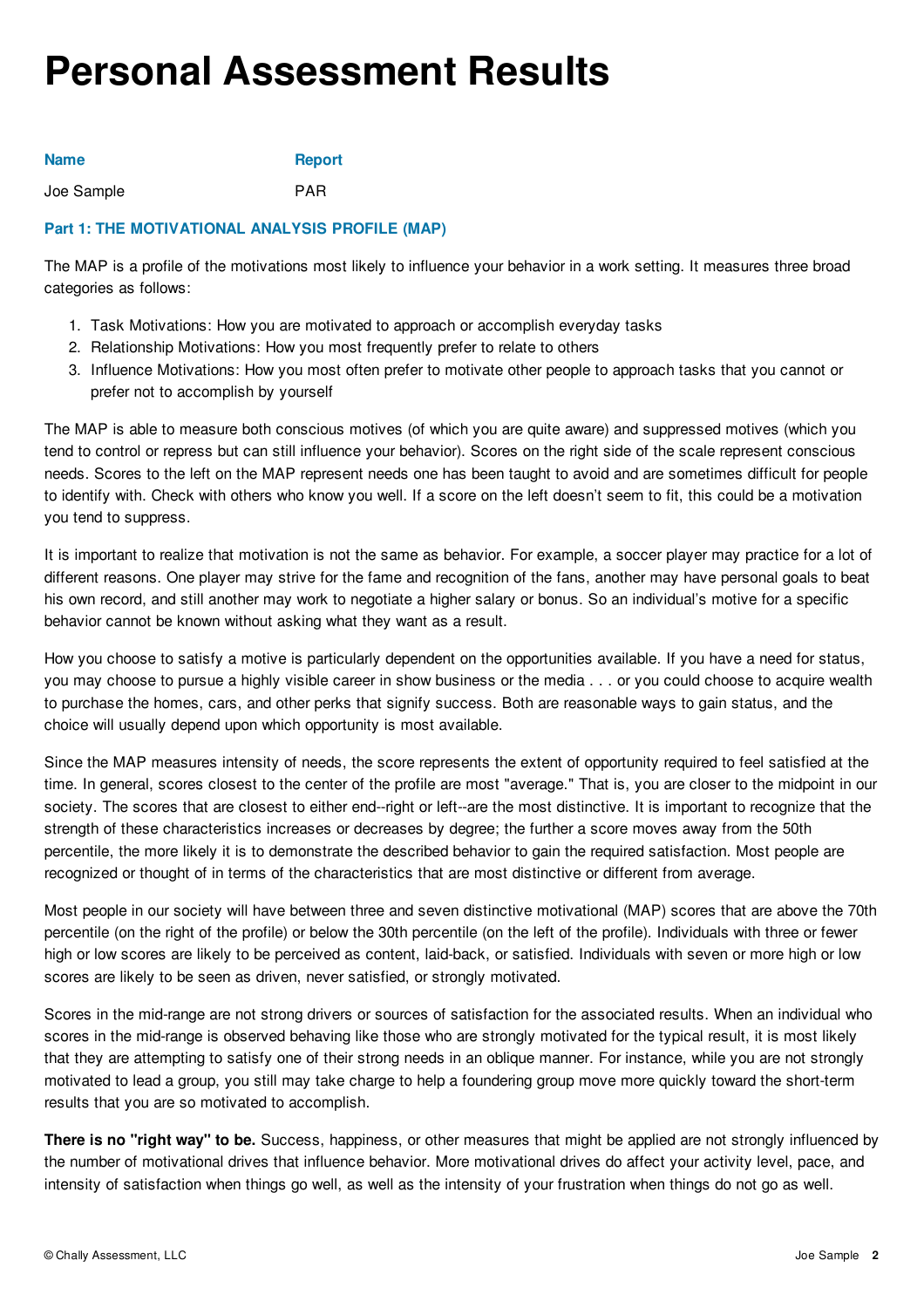However, strong motivational drives do require a continuous source of satisfaction, so situations suited to satisfying the opposite approach will produce frustration and stress if no outlets or alternatives are found.

## **Part 2: THE SELF-DESCRIPTIVE INDEX (SDI)**

The SDI is a self-report measure of 12 different "habits" or typical approaches to life that are most frequently applicable to a work situation. They measure your most frequent, or preferred approach to situations. Like motivational drives, they can change but most frequently stay the same over a long period of time.

Since the SDI measures habits, the score represents the frequency or degree with which you practice the habit in question. Your preferred approach can be to practice the habit often, which will result in a score on the right. If your preferred approach is to avoid that habit or practice the opposite type of behaviors, your score will be on the left. If your score is in the mid-range (30% to 70%), you are likely to let the situation dictate how strongly you practice the behavior at any given time. Again, **there is no "right way" to be.** You will be most comfortable and productive in situations that support or require your preferred approach. Extreme scores on the right will make you uncomfortable or less effective in situations that call for the opposite approach because you must stifle a natural tendency that works well for you most of the time, and instead use unfamiliar and difficult tactics. Likewise, extreme scores on the left will make you feel uncomfortable when the situation calls for the opposite because you must leave your comfort zone and force yourself to practice a foreign, or even unpleasant, approach.

### **SUMMARY**

These profiles are useful to evaluate the kinds of activities that would be satisfying and even motivating. They say little about your ability to learn to perform the skills required by those activities. The fact that you enjoy working with people, are results oriented, have a high energy level, and like to control decisions means only that you could enjoy certain sales positions. It does not mean you have spent the time to understand a customer's business, establish an effective account management plan, learn products and applications, or develop sales skills. It does suggest, however, that learning the sales job could be a productive and satisfying opportunity.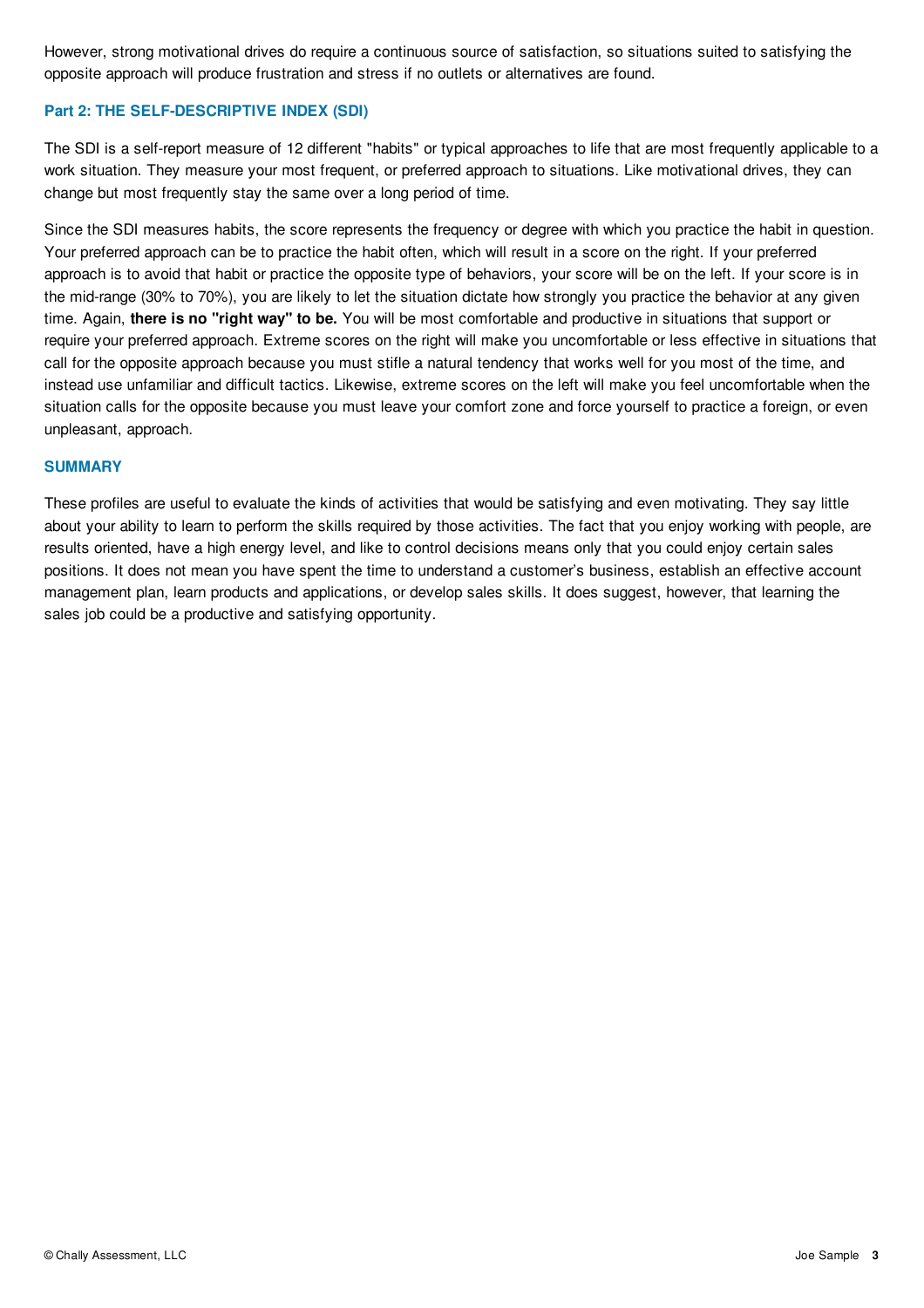## **MAP: TASK MOTIVATIONS**

## **TASK MOTIVATION 1/3**

# **PRODUCE EXCELLENT RESULTS**

The drive to reach new levels of achievement in building systems that produce tangible outputs; thrive on challenge to improve results



## **STRONG LEFT: NEED TO CONTROL RISK**

### **STRONG RIGHT: PROMOTE GROWTH THROUGH INNOVATION**

| Like unique, new and different solutions, especially if<br>seen as a breakthrough                                                                                                                |
|--------------------------------------------------------------------------------------------------------------------------------------------------------------------------------------------------|
| Justify a growth-oriented approach in terms of future<br>potential                                                                                                                               |
| Embrace innovation and creativity in exploring new<br>business functions or capacities                                                                                                           |
| Adopt the role of visionary and see the opportunities<br>to be gained rather than the potential for loss                                                                                         |
| Welcome the challenge of trying or creating a new or<br>different approach to your objectives                                                                                                    |
| Eager to field-test a new solution or method by trial<br>and error, making adjustments as necessary, and<br>getting momentum started while the idea or<br>technology is still fresh and exciting |
|                                                                                                                                                                                                  |
|                                                                                                                                                                                                  |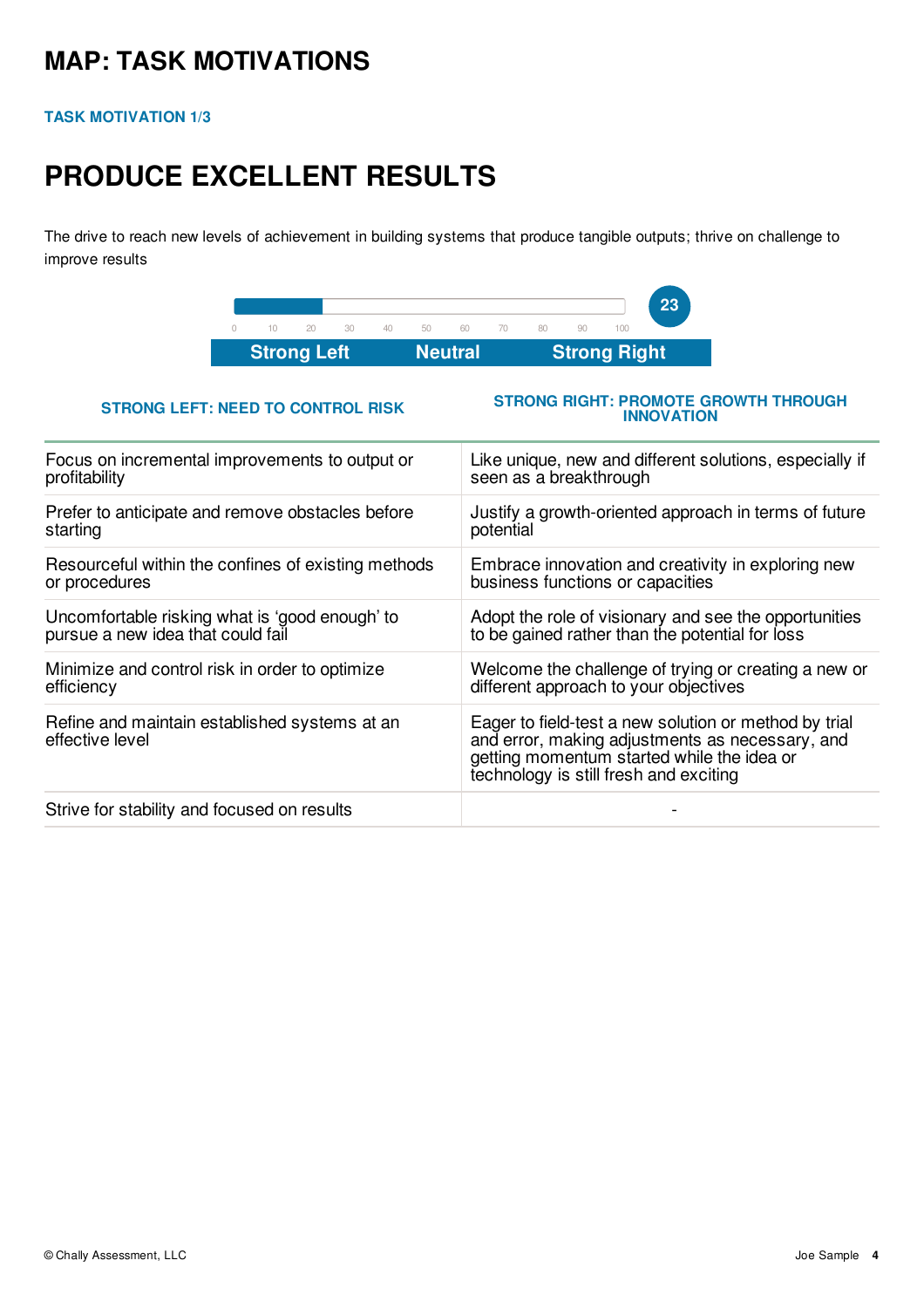# **DEVELOP EXPERTISE**

The drive to develop personal competence and effectiveness and increase personal skill levels; committed to producing quality results



## **STRONG LEFT: ATTENTION TO RELEVANT DETAIL STRONG RIGHT: ATTENTION TO DETAIL**

| Delegate but retain control and check outputs                                                                                                      | Concentrate on making details accurate and<br>complete                                                                                     |
|----------------------------------------------------------------------------------------------------------------------------------------------------|--------------------------------------------------------------------------------------------------------------------------------------------|
| More likely to develop yourself as a generalist than a<br>specialist and adopt a broadbrush approach to tasks<br>in terms of qualitative standards | Focus on quality and precision in your work because<br>it is important to be accurate for its own sake                                     |
| Prefer to develop breadth rather than depth of<br>expertise                                                                                        | Take pride in the depth of expertise acquired for your<br>job                                                                              |
| Reliable and accurate in task completion when<br>directed to do so                                                                                 | Consistent in your detail orientation and will not permit<br>sloppy or careless effort regardless of how a task is<br>ranked in importance |
| Keep organized so details fall into place                                                                                                          | Unwilling to sacrifice quality for efficiency,<br>productivity, or creativity                                                              |
| Tend to focus on what is critical and ignore irrelevant<br>details                                                                                 |                                                                                                                                            |
| Monitor and correct those details judged key to the<br>success of the project or task at hand                                                      |                                                                                                                                            |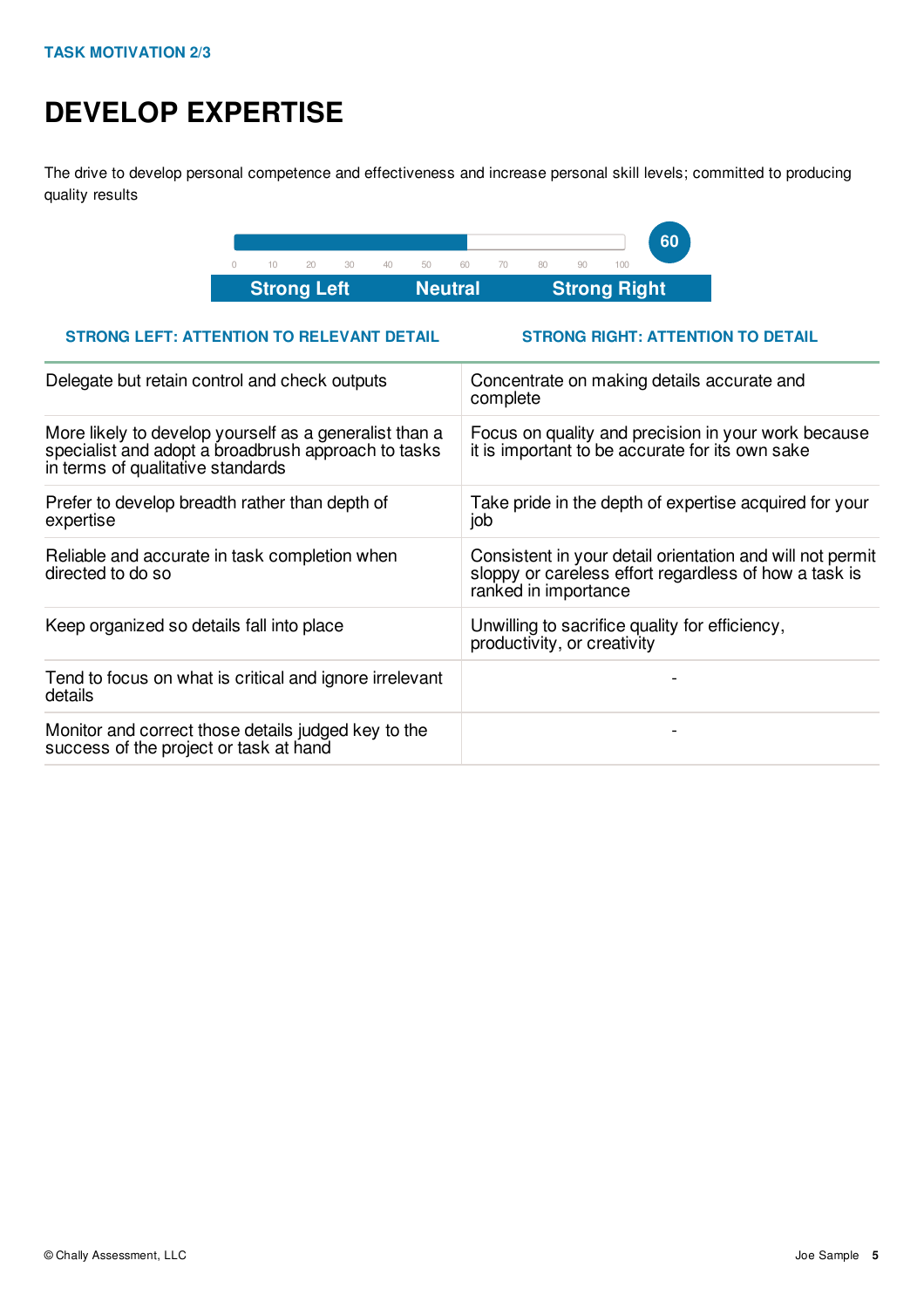# **PRODUCE SHORT-TERM RESULTS**

The drive to accomplish an increased volume of useful outputs; strive for quantifiable results



| <b>STRONG LEFT: NEED TO KEEP BUSY BUT STAY</b><br><b>FLEXIBLE</b>                                                                        | STRONG RIGHT: FOCUSED ON CONSISTENT SHORT-<br><b>TERM RESULTS</b>                                 |
|------------------------------------------------------------------------------------------------------------------------------------------|---------------------------------------------------------------------------------------------------|
| Set a busy schedule with opportunity to see progress<br>on multiple projects                                                             | Tend to set personal goals in quantifiable units                                                  |
| Need for variety requires frequent changes of the<br>topic, scene, or situation                                                          | Feel guilty about taking a respite from results<br>achievement unless it is earned by high output |
| Seek or create situations that allow you to spread<br>your focus rather than narrow your concentration to a<br>single task or result     | Accomplish consistent results within a given time<br>frame by maintaining a single focus          |
| Choose to engage in an array of activities over<br>repetition or replication of limited tasks in order to feel<br>engaged and stimulated | Establish concrete dimensions and steps that can<br>become quantifiable measures of progress      |
| Bored by rigid routine or repetition                                                                                                     | Routinize an approach to results achievement to<br>increase the probability of success            |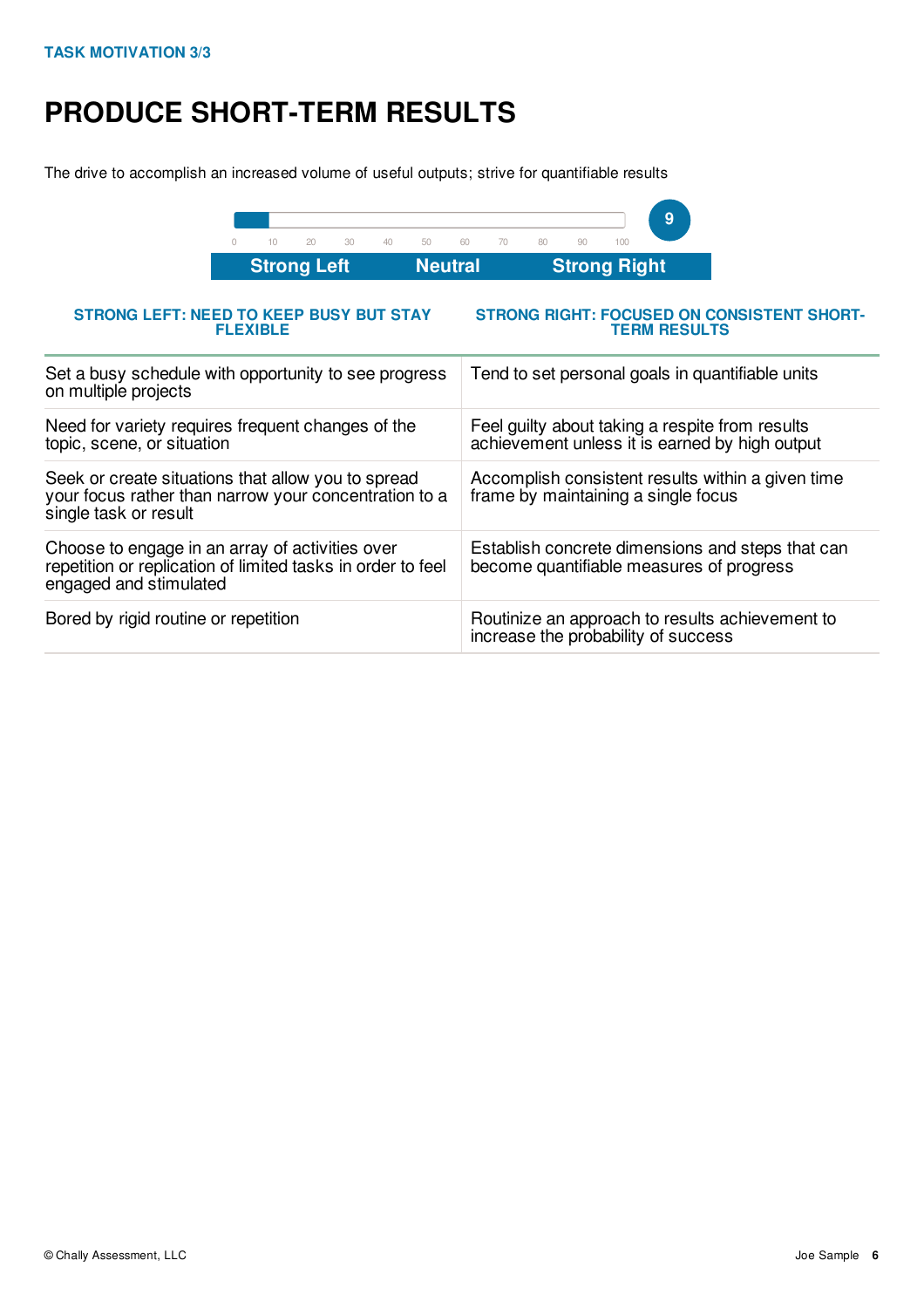## **MAP: RELATIONSHIP MOTIVATIONS**

**RELATIONSHIP MOTIVATION 1/3**

# **MEET INTERESTING PEOPLE**

The drive to meet, interact with, and understand successful, unique, or accomplished people



### **STRONG LEFT: NEED TO FIND A PRACTICAL USE FOR STRONG RIGHT: NEED TO SEEK NEW INTERPERSONAL SOCIAL INTERACTION OPPORTUNITIES**

| Restrict casual socialization to those with common<br>interests                                                                | Enjoy meeting accomplished or interesting people                                                  |
|--------------------------------------------------------------------------------------------------------------------------------|---------------------------------------------------------------------------------------------------|
| Prioritize social contact selectively to fulfill<br>commitments to those individuals important to you                          | Genuinely find accomplished people interesting<br>regardless of shared experiences or backgrounds |
| Broad socialization is engaged in primarily to further a<br>goal or obligation, e.g., skill building or business<br>contacts   | Continually seek to broaden your circle of<br>acquaintances                                       |
| Consciously weigh the effort invested in social<br>contact against the benefits                                                | Typically skilled at conversation and social skills                                               |
| Unwilling to sacrifice time or resources on casual<br>conversations or interactions that will not provide any<br>value or gain | Find opportunities to learn from people who have<br>different opinions or perspectives to share   |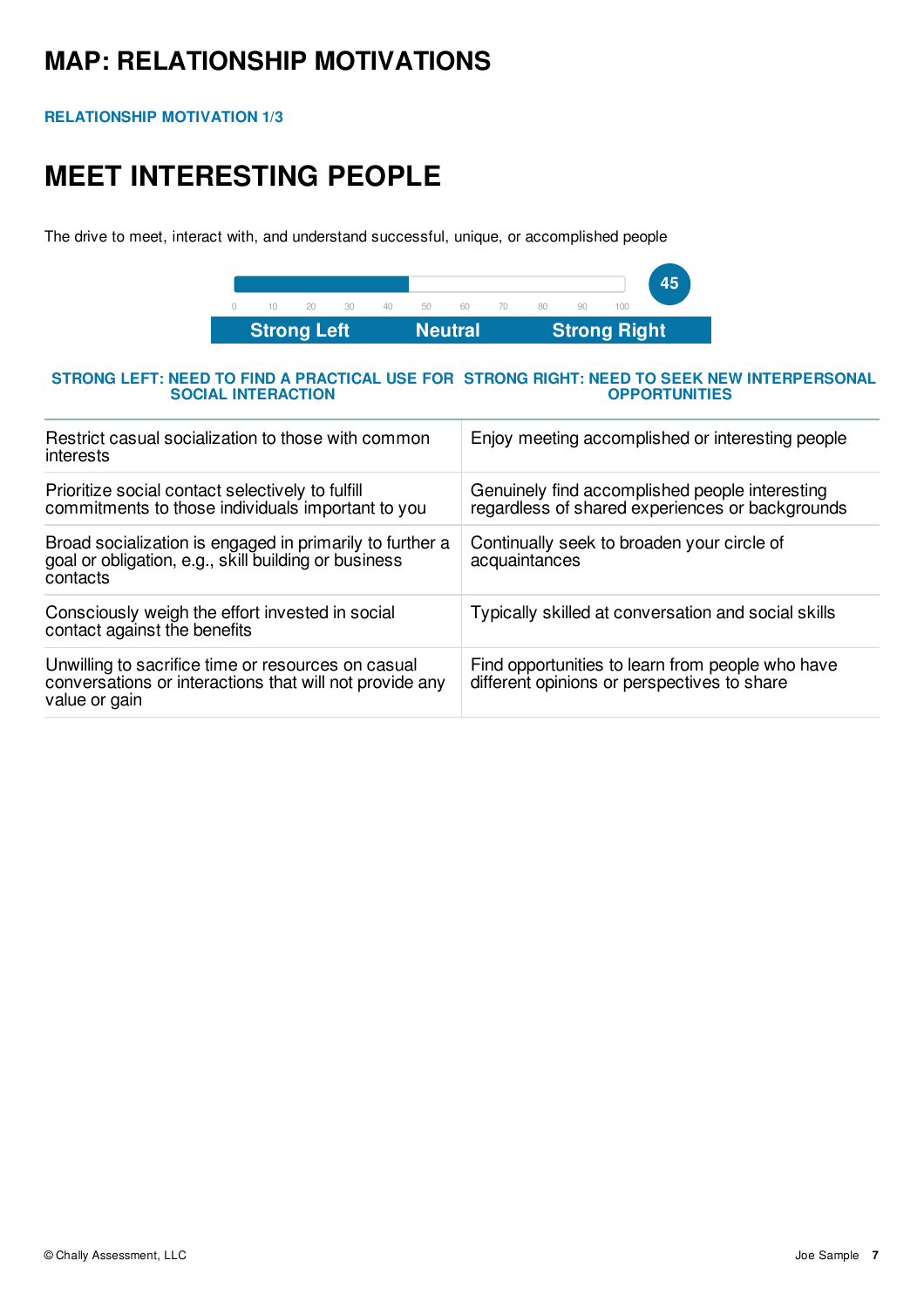# **AVOID PERSONAL REJECTION**

The drive to acquire long-term, fully trustworthy, 'loyal' relationships

| 20<br>30<br>40<br>50<br>10<br>$\bigcap$                                                                                                         | 31<br>60<br>70<br>80<br>90<br>100                                                                    |
|-------------------------------------------------------------------------------------------------------------------------------------------------|------------------------------------------------------------------------------------------------------|
| <b>Neutral</b><br><b>Strong Left</b>                                                                                                            | <b>Strong Right</b>                                                                                  |
| <b>STRONG LEFT: NEED TO CONTROL EMOTIONAL</b><br><b>INVOLVEMENT</b>                                                                             | <b>STRONG RIGHT: DEMONSTRATE LOYALTY AND</b><br><b>COMMITMENT</b>                                    |
| Committed to being fair and objective when dealing<br>with others                                                                               | Admire and reward loyalty, tending to favor allegiance<br>when it conflicts with competence          |
| Seek acceptance by the work group but may show<br>restraint in your participation in informal activities with<br>them at the onset              | Seek to foster loyalty and mutual support among the<br>group and minimize internal politics          |
| Prefer more formal or reserved working relationships                                                                                            | Gain significant satisfaction from the opportunity to<br>work with a congenial and cooperative group |
| Favor a reactive approach to relationship building and<br>want to ensure your commitment will be reciprocated<br>before it is offered to others | Willing to take the first step to establish trust and build<br>strong working relationships          |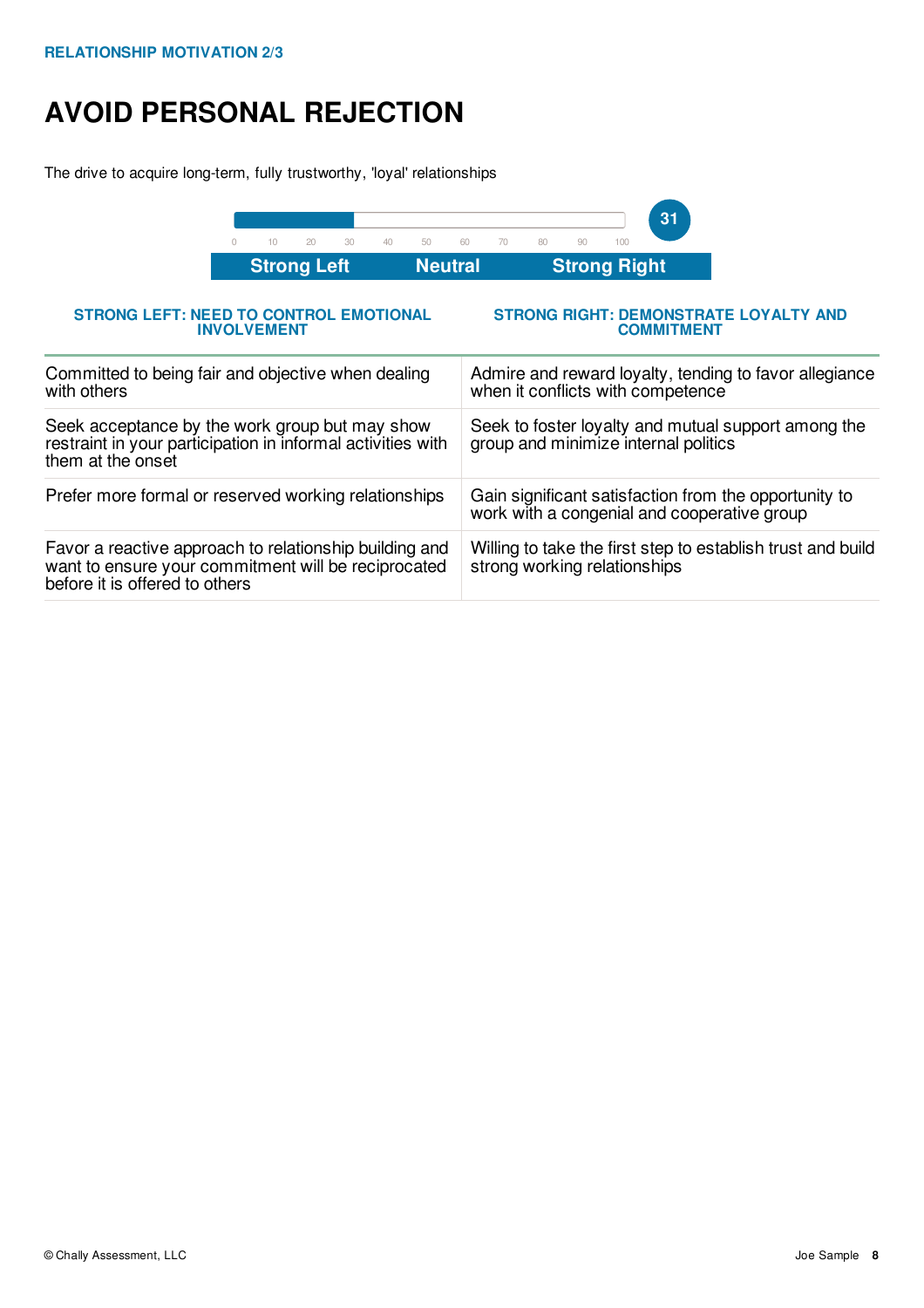# **AVOID OFFENDING OTHERS**

The drive to minimize painful relationship outcomes by respecting the value of all people



## **STRONG LEFT: NEED TO SOFTEN TOUGH ISSUES STRONG RIGHT: AWARENESS OF IMPACT ON OTHERS**

| Keep all contact socially polite and friendly at a                                                                                        | Introspective and spend private time thinking through                        |
|-------------------------------------------------------------------------------------------------------------------------------------------|------------------------------------------------------------------------------|
| surface level                                                                                                                             | difficult conversations                                                      |
| Likely to divert a conflict or ease tension when                                                                                          | Concerned with offending others and plan how to                              |
| addressing sensitive issues                                                                                                               | present delicate or tricky issues                                            |
| Make an effort to understand people by staying in                                                                                         | Through thoughtful consideration, attempt to                                 |
| constant contact and making adjustments as their                                                                                          | understand what is behind others' actions and remain                         |
| feelings and motives become evident                                                                                                       | sensitive to their feelings and motives                                      |
| Need a good excuse to be alone and free of social<br>obligation, so you tend to have hobbies that provide<br>solitude and time to reflect | Treat people with the same consideration that would<br>be expected from them |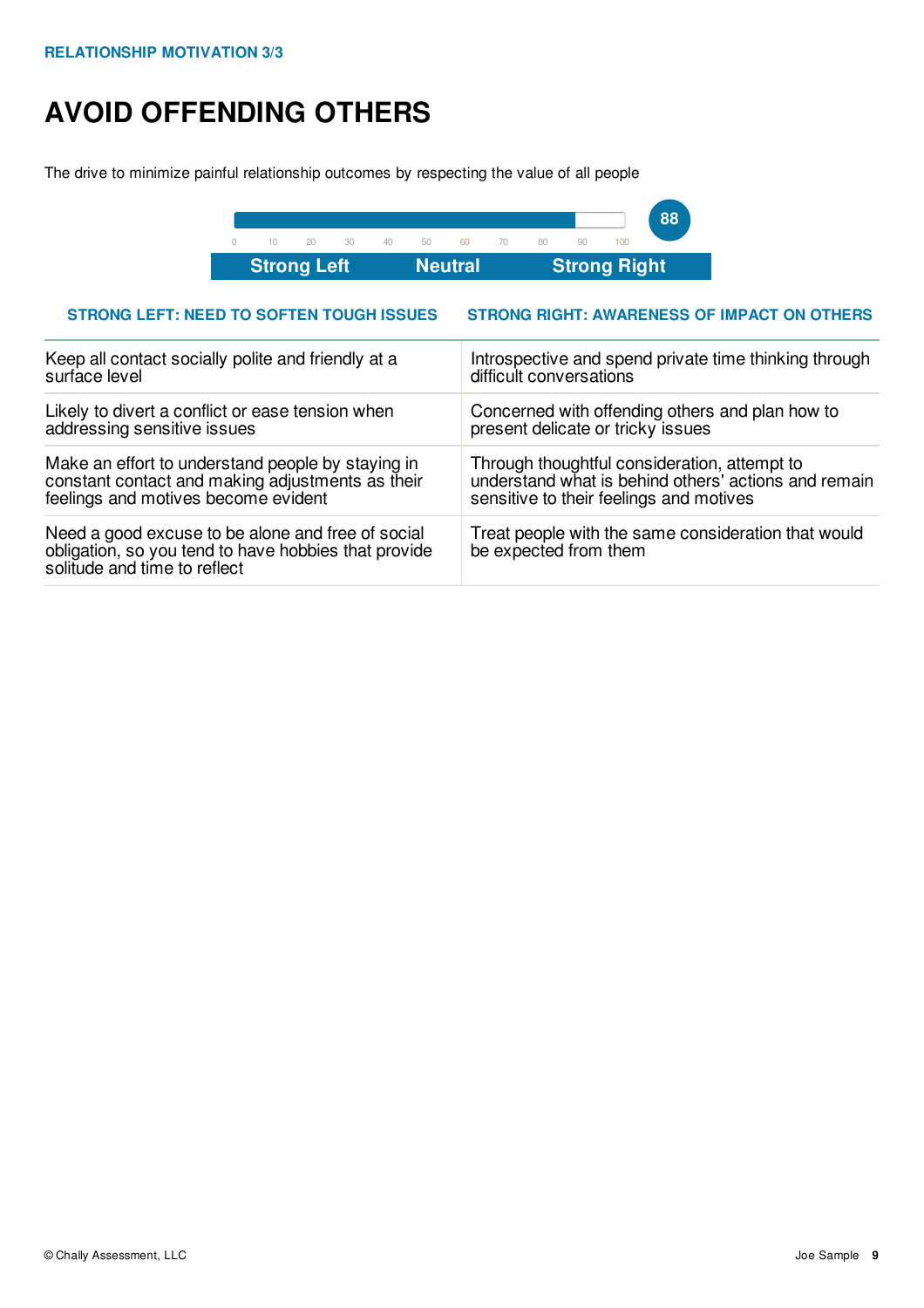## **MAP: INFLUENCE MOTIVATIONS**

**INFLUENCE MOTIVATION 1/4**

# **INFLUENCE OTHERS**

The drive for influence and the power to accomplish greater outcomes than one could do personally



### **STRONG LEFT: NEED TO ASSERT OWN DECISIONS STRONG RIGHT: CONSENSUS BUILDING APPROACH TO INFLUENCING OTHERS** Have a directive style when influencing a group, which works best when others are less experienced or expert Believe you can have the greatest impact on your surroundings by embracing a democratic approach that encourages cooperation and collaboration Prefer to control decisions and will not compromise authority just to support what is most popular or comfortable Draw ideas and suggestions from all sides to be sure of buy-in to the final approach Stand by your decision or solution rather than give in for the sake of group consensus Willing to concede your preferred method or solution, if needed, to arrive at a consensus that works best for the group Willing to work around dissenters Have a participative style when influencing a group, which works best when all are competent Usually seen as pragmatic and practical and will exercise authority to achieve an efficient or effective outcome Work to maximize team effectiveness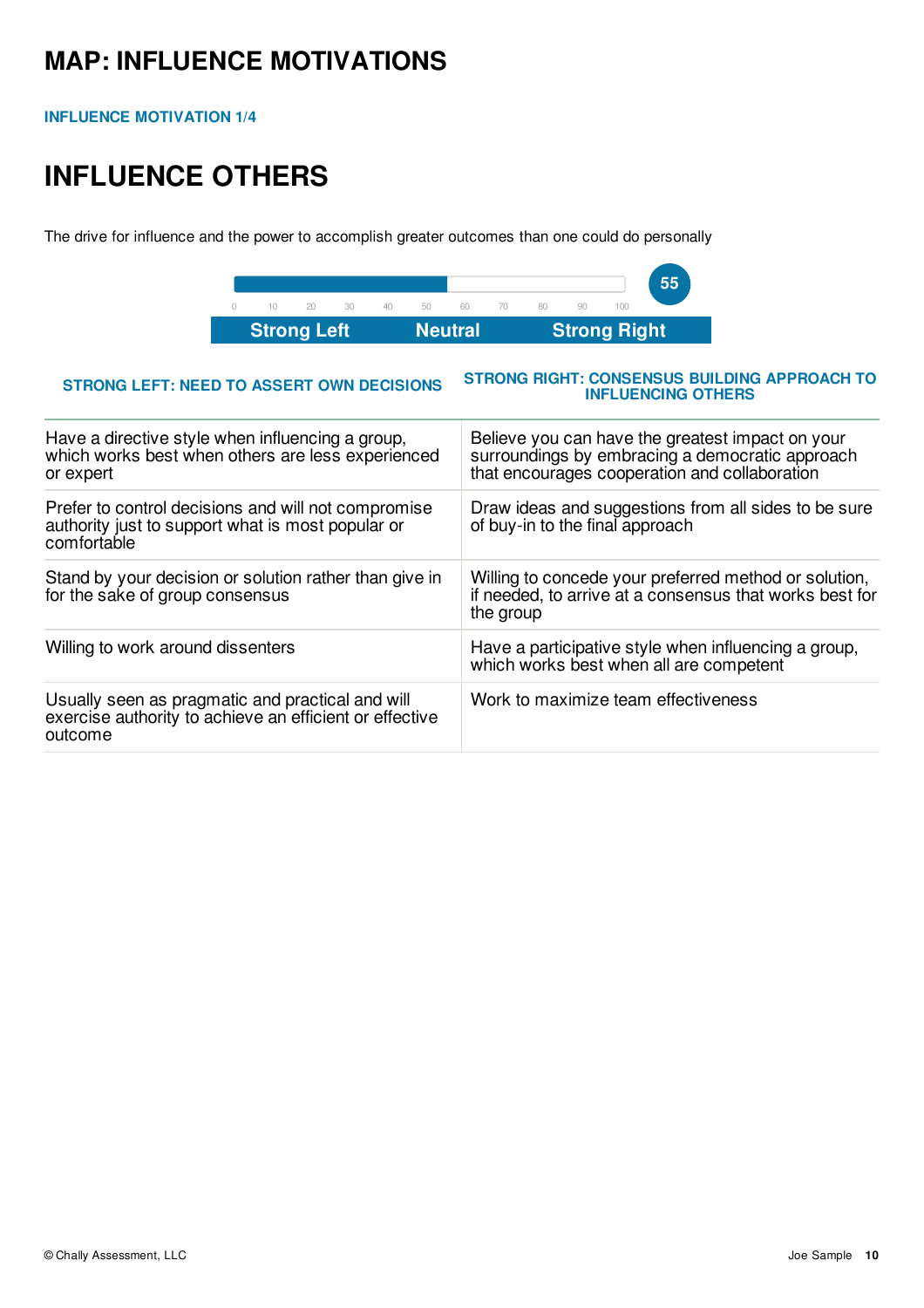# **ADVISE OTHERS**

The drive to enhance one's profession, field of endeavor, or beliefs, including the development of others to sponsor them



## **STRONG LEFT: SELECTIVELY ADVISE OTHERS**

### **STRONG RIGHT: PROVIDE PROACTIVE ASSISTANCE/SUPPORT**

| Believe in promoting your profession/technology and                                                                 | Seek opportunities to volunteer information,                                 |
|---------------------------------------------------------------------------------------------------------------------|------------------------------------------------------------------------------|
| have strong values based on personal expertise                                                                      | knowledge, and expertise                                                     |
| Avoid appearing invasive by giving advice or                                                                        | Find gratification in the success of those who benefit                       |
| assistance only upon request                                                                                        | from your assistance                                                         |
| Minimize time and resources spent directing advice<br>or assistance toward unwilling or disinterested<br>recipients | Serve as a mentor and personal coach to those<br>needing individual guidance |
| Willing to provide relevant information directed toward                                                             | Derive satisfaction from giving encouragement and                            |
| others' real needs                                                                                                  | support to others                                                            |
| Enjoy helping individuals who demonstrate a need                                                                    | Adjust your coaching style to accommodate novices                            |
| and appreciation for the information or assistance                                                                  | as well as more experienced individuals                                      |
|                                                                                                                     | Take pride in being a role model                                             |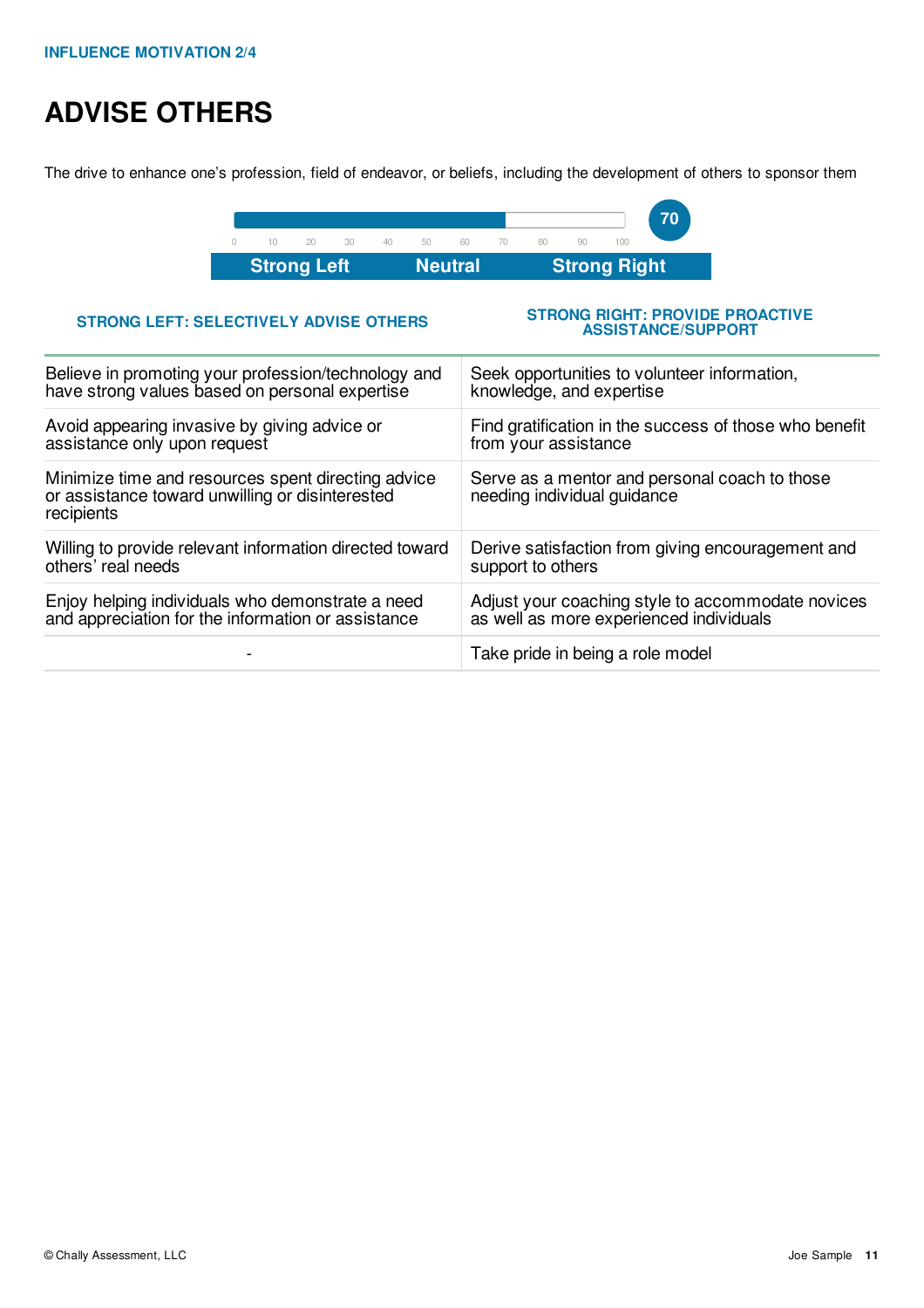# **GET RECOGNITION**

The drive to earn and receive the perqs of success; the need to be seen as successful as a consequence of producing significant results



### **STRONG LEFT: NEED TO AVOID SELF-PROMOTION**

### **STRONG RIGHT: SEEK RECOGNITION AS A PROFESSIONAL**

| Expect one's accomplishments to speak for<br>themselves, and find it difficult to establish credibility<br>with or make an impression on individuals unfamiliar<br>with your professional credentials | Seek the rewards and public recognition that define<br>your success and elevate your status in the eyes of<br>those individuals you want to influence or impress |
|-------------------------------------------------------------------------------------------------------------------------------------------------------------------------------------------------------|------------------------------------------------------------------------------------------------------------------------------------------------------------------|
| Prefer to quietly have an impact or be an influential                                                                                                                                                 | Use your credentials as a means to establish                                                                                                                     |
| force behind-the-scenes                                                                                                                                                                               | credibility                                                                                                                                                      |
| Respect a politically correct approach and choose to<br>maintain a low personal profile                                                                                                               | Use public acknowledgement of one's professional<br>status and accomplishment as a tool to make a<br>positive impact on others                                   |
| Tend to favor more prestigious symbols of success                                                                                                                                                     | Get people to take notice and give their attention by                                                                                                            |
| and avoid appearing too flashy or self-serving                                                                                                                                                        | promoting your accomplishments                                                                                                                                   |
| Value recognition but believe it loses its significance if                                                                                                                                            | Enjoy public recognition and feel comfortable in a                                                                                                               |
| you must publicly seek it                                                                                                                                                                             | high-profile role                                                                                                                                                |
| Believe that self-promotion is inappropriate and can<br>appear to be an automatic critique of others                                                                                                  | Actively seek recognition and enjoy prominently<br>displaying the rewards of success such as title,<br>awards, etc.                                              |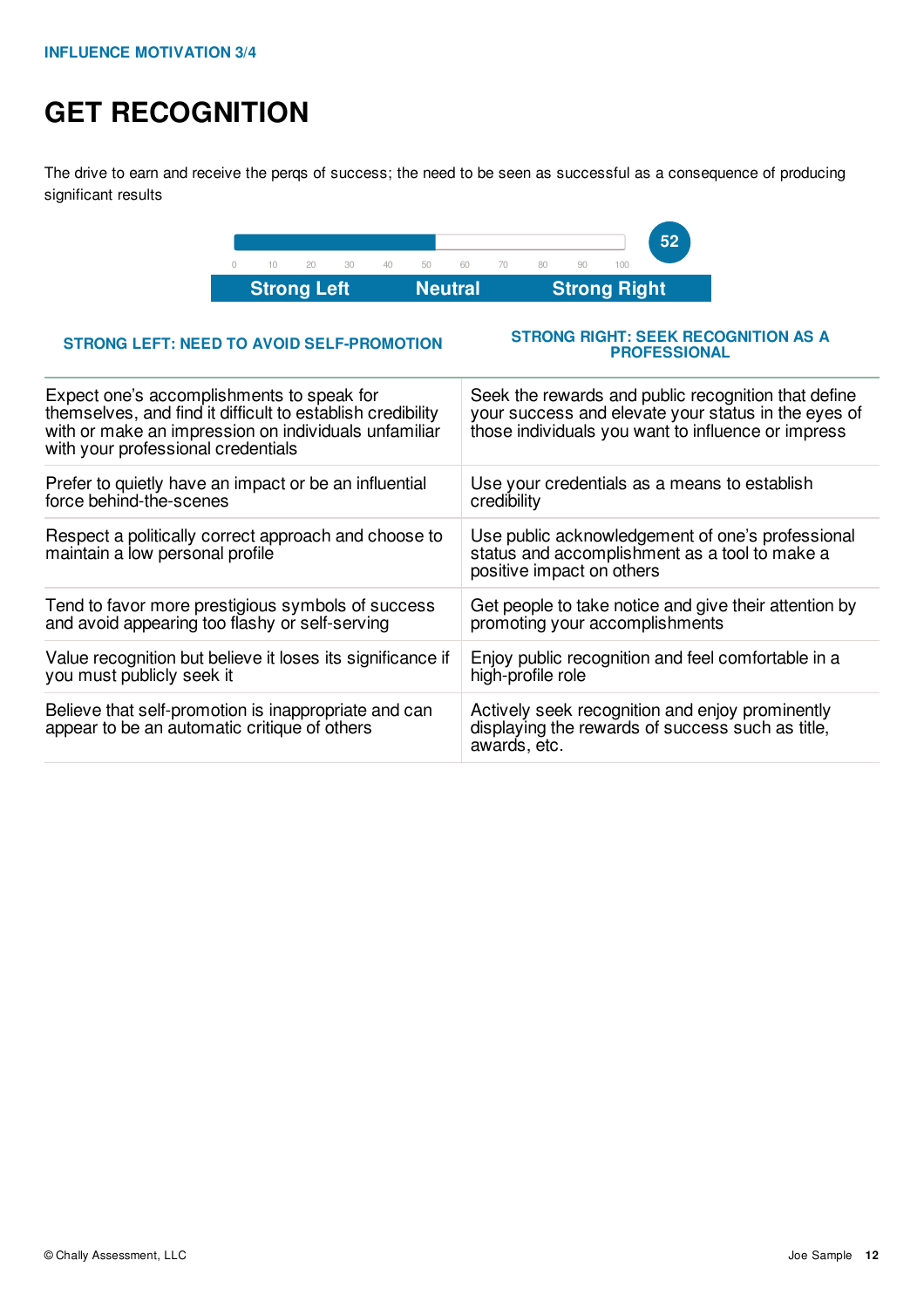# **BE VISIBLE**

The drive to be included and involved and not excluded from key activity, including the need to be close to the center of ultimate decision making



### **STRONG LEFT: NEED TO MINIMIZE CONFRONTATION STRONG RIGHT: NEED TO MAINTAIN A HIGH PROFILE**

| Make an effort to smooth over conflict situations<br>rather than choose a side and risk alienation or<br>dismissal from the group that holds the power                                  | Seek to be included in what is happening and do not<br>want to be left out of crucial actions or decisions                              |
|-----------------------------------------------------------------------------------------------------------------------------------------------------------------------------------------|-----------------------------------------------------------------------------------------------------------------------------------------|
| Solidify your place in the information loop by keeping<br>negative feedback or controversial opinions to a<br>minimum                                                                   | Want to be able to provide input and be seen as part<br>of the advisory group supporting the decision makers                            |
| Need to objectify the differences of opinion to permit<br>yourself to look for mutually acceptable solutions                                                                            | Comfortable assuming a highly visible role in the<br>power structure of a group or organization                                         |
| Prefer to downplay the importance of your position<br>and refrain from actively defending your views or<br>providing input that could result in an escalation of<br>negative situations | Constructively and proactively approach confrontation<br>and negotiation to address obstacles when the<br>desired outcome is threatened |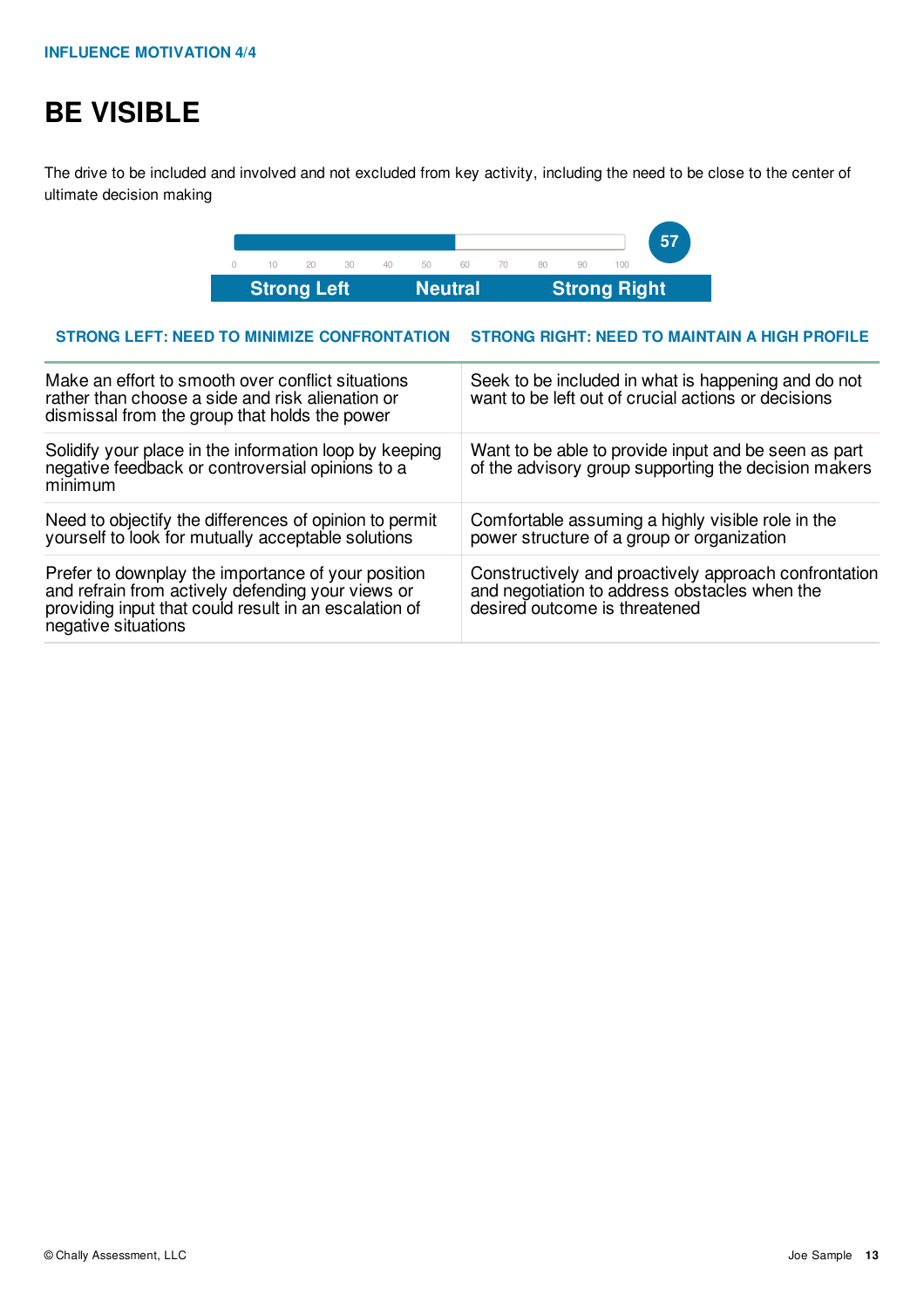## **Self-Descriptive Index**

**BEHAVIORS/CHARACTERISTICS 1/12**

# **EXTROVERSION**

The habit of expressing oneself actively in an outgoing and enthusiastic manner



## **LEFT: QUIET AND UNASSUMING RIGHT: EFFECTIVE NETWORKING**

| May appear shy or quiet                                                                                                                                    | Prefer to take the lead in social interactions and quite<br>comfortable 'working a room' as you meet people and<br>put them at ease                    |
|------------------------------------------------------------------------------------------------------------------------------------------------------------|--------------------------------------------------------------------------------------------------------------------------------------------------------|
| Tend to hold back in social situations until others<br>demonstrate interest                                                                                | Move easily between people or groups both familiar<br>and unfamiliar to you in order to identify opportunities<br>for potential dealings in the future |
| Prefer to interact with established and familiar<br>acquaintances while you scope out opportunities to<br>develop new contacts from a comfortable distance | Enjoy socialization, sharing information about<br>yourself, and asking questions about others to 'break<br>the ice' and initiate a conversation        |
| Likely to assume the role of observer in social<br>interactions                                                                                            |                                                                                                                                                        |
| May be uncomfortable making social small talk<br>without first rehearsing or scripting what to say                                                         |                                                                                                                                                        |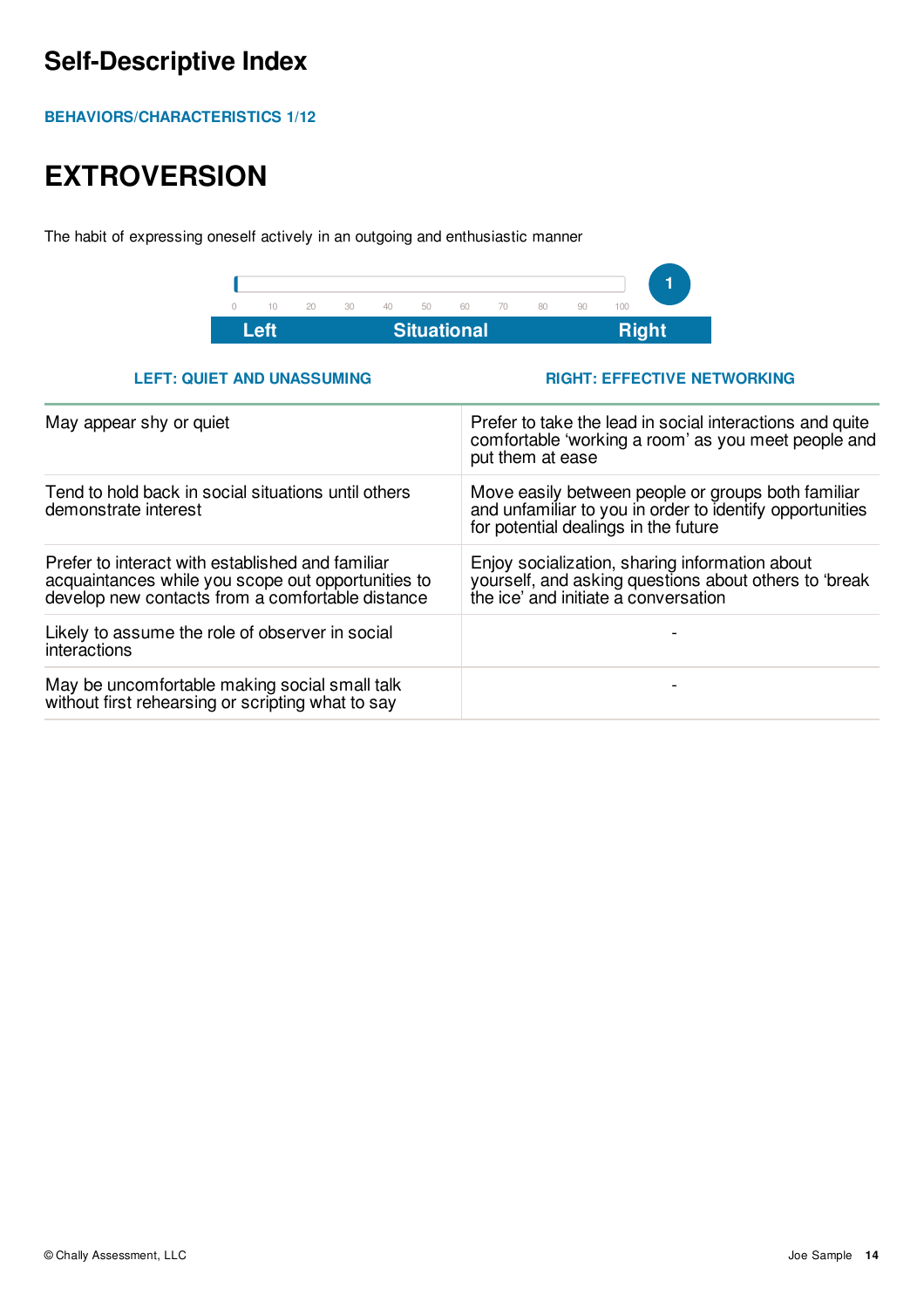# **ASSERTIVENESS**

The habit of actively promoting one's own point of view or direction



**LEFT: COMPLIANCE RIGHT: ASSERTIVENESS**

| Concerned about being seen as too pushy or forceful                                                                                                               | Willing to speak up and defend your point of view                                       |
|-------------------------------------------------------------------------------------------------------------------------------------------------------------------|-----------------------------------------------------------------------------------------|
| May allow frustration to build when backing down<br>from repetitive, negative issues, setting the stage for<br>overreaction to a specific occurrence of the issue | Comfortable using the force of personality to achieve<br>objectives                     |
| Avoid emotional argument just to make a point                                                                                                                     | Capable of disagreeing without intimidation                                             |
| Prefer to acquiesce to others' wishes rather than<br>promote your opinions or desires                                                                             | Debate without turning conflicting views into a<br>personal attack                      |
|                                                                                                                                                                   | Confront adverse situations without serious concern<br>about how this appears to others |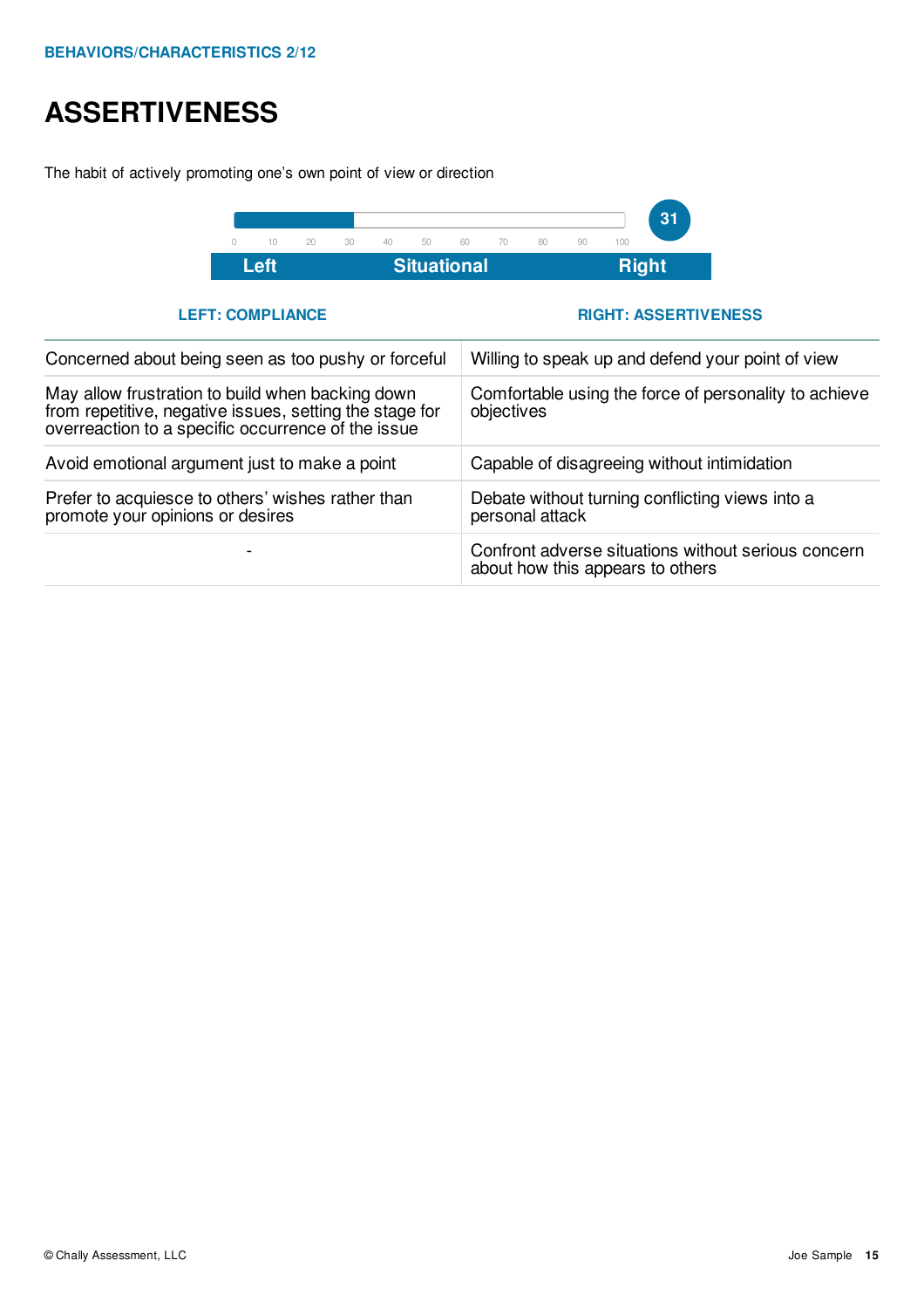## **ACCEPTANCE**

The habit of tolerating different and conflicting needs or habits of others



## **LEFT: COMFORTABLE IN TAKING A FIRM STAND RIGHT: ABILITY TO WEAR WELL WITH PEOPLE**

| Can be critical of others whose values are too<br>different                                                                   | Tolerant of individual views, opinions, and attitudes                                                   |  |  |  |
|-------------------------------------------------------------------------------------------------------------------------------|---------------------------------------------------------------------------------------------------------|--|--|--|
| Comfortable with being firm and consistent in a role<br>that critiques or evaluates others                                    | Tend to accept people at face value without filtering<br>their words or actions through personal biases |  |  |  |
| Tough-minded and demonstrate strength in your own<br>convictions                                                              | Can embrace your own personal values without<br>imposing them on others                                 |  |  |  |
| Willing to make and act upon unpopular decisions                                                                              | Try to find common ground with others rather than<br>focus on dissimilarities                           |  |  |  |
| Steadfast in supporting your viewpoint and will not<br>surprise or confuse others with sudden swings in<br>opinion or beliefs | Can be too easygoing and lenient to effectively hold<br>others to critical performance standards        |  |  |  |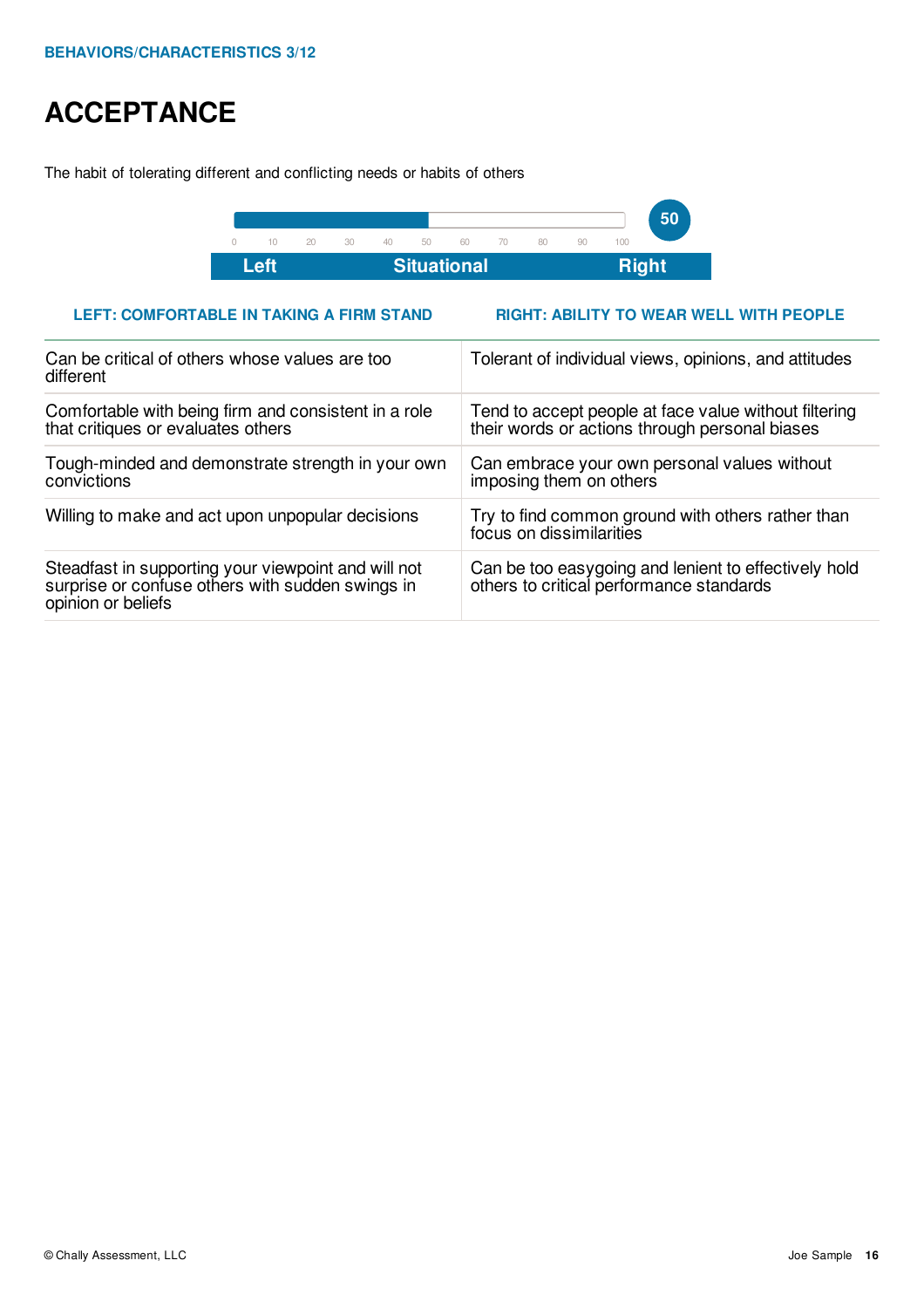# **RESERVE**

The habit of evaluating the content and impact of any communication or action before it is committed



**LEFT: OPPORTUNISTIC RIGHT: CONTROLLED WORK APPROACH**

| Spontaneously seize opportunities presented and                                     | Gather considerable evidence of likely success prior                                                                                     |
|-------------------------------------------------------------------------------------|------------------------------------------------------------------------------------------------------------------------------------------|
| take full advantage of them                                                         | to adopting new methods and procedures                                                                                                   |
| Capitalize on unexpected events or circumstances<br>and turn them into an advantage | Minimize the risk of mistakes or failure by thinking<br>through the process to the expected outcome and<br>anticipating the consequences |
| Have the propensity to immediately exploit                                          | Thoroughly question and evaluate new ideas or                                                                                            |
| unexpected, timely opportunities and circumstances                                  | methodologies in an effort to ensure that the desired                                                                                    |
| as they occur                                                                       | results are achieved                                                                                                                     |
| Value what has proven successful in the past but                                    | Resistant to move more quickly toward producing                                                                                          |
| willing to stretch past comfortable or known methods                                | results if you perceive that quality could be                                                                                            |
| to meet objectives in spite of extra pressure or risk                               | jeopardized                                                                                                                              |
| Comfortable speaking your mind and suggesting                                       | Exhibit a strong need for control and a reticence to                                                                                     |
| innovative or creative ideas                                                        | implement new methods until they have been proven                                                                                        |
| Build immediate trust and rapport by presenting a<br>visible and candid agenda      |                                                                                                                                          |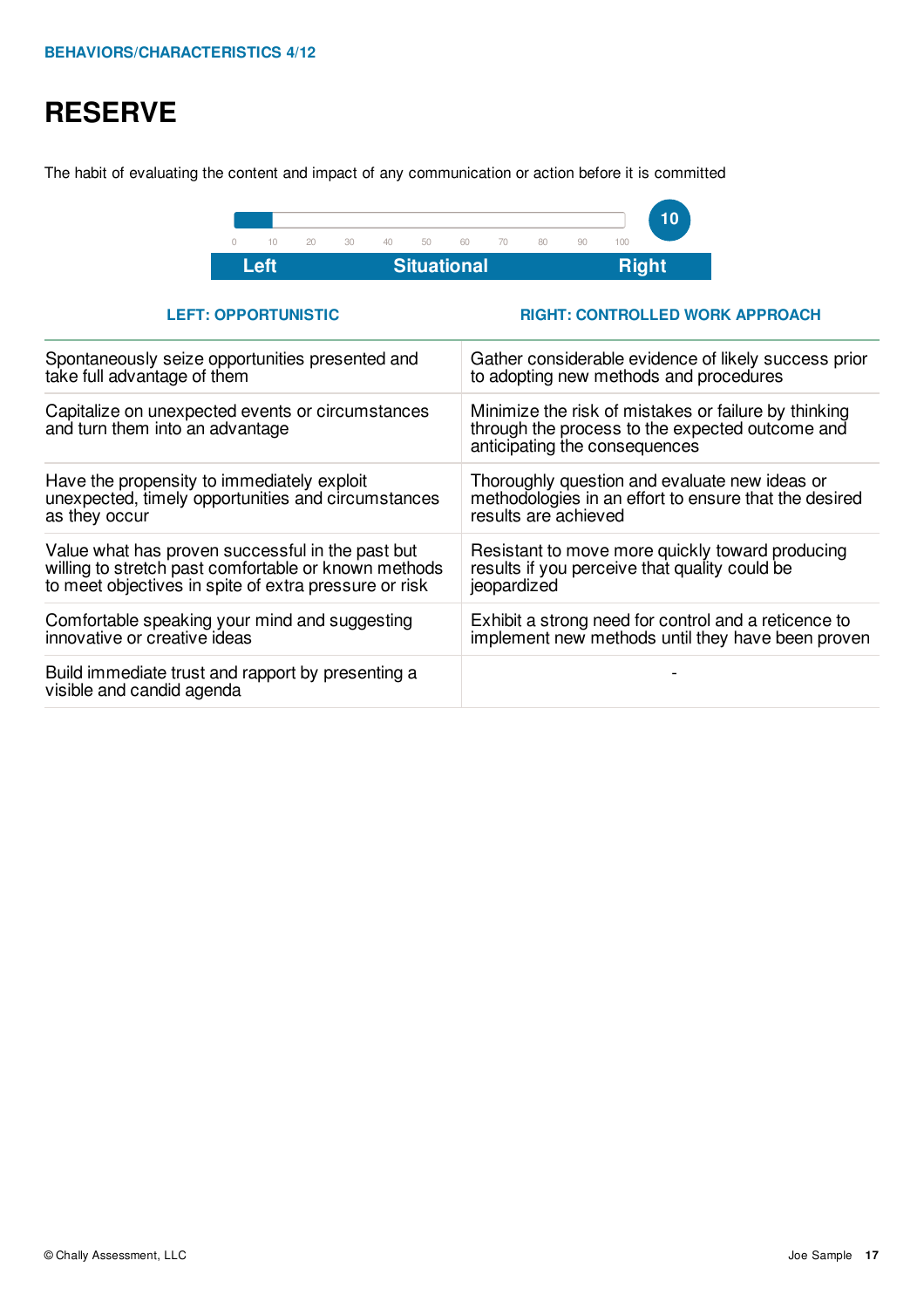# **STRESS TOLERANCE**

The habit of accommodating pressure or stress without excessive or visible impact on behavior or decisions



## **LEFT: THRIVE ON STRESS AND CHANGE RIGHT: DEAL EFFECTIVELY WITH STRESS**

| Can get rattled if pressure lasts too long                                     | Set realistic goals and deadlines; anticipate barriers                                                                         |  |  |  |  |
|--------------------------------------------------------------------------------|--------------------------------------------------------------------------------------------------------------------------------|--|--|--|--|
| Try to do too much in a given time frame and do not<br>anticipate delays       | Head off the negative impact of a potentially stressful<br>situation by being prepared to deal with the cause of<br>the stress |  |  |  |  |
| Rise to the pressure to get things done                                        | Remain calm and focused on the goal; almost never<br>allow anxiety to inhibit your behavior                                    |  |  |  |  |
| Fill your plate without becoming distracted by multiple<br>tasks or directions | Resilient and do not take problems as personal<br>affronts                                                                     |  |  |  |  |
| Respond favorably to a sense of urgency                                        | Keep a sense of perspective in the face of adversity                                                                           |  |  |  |  |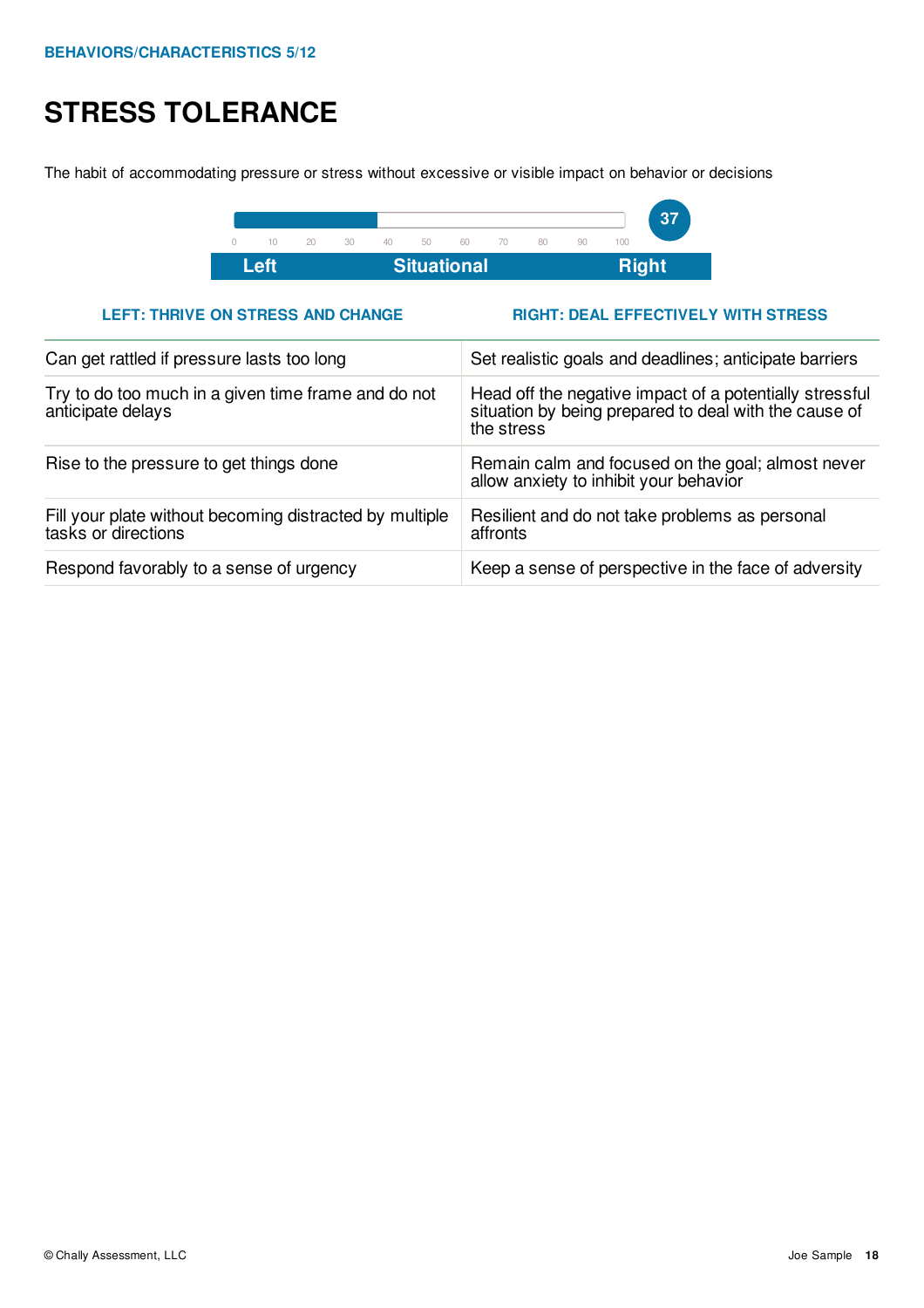# **ENERGY**

The rate or pace of activity, both physical and mental



## **LEFT: WORK AT A DELIBERATE PACE RIGHT: MAINTAIN AN ENERGETIC PACE**

| Move deliberately; may tire in intense or fast-paced<br>situations                                                                  | Possess a high level of stamina                                                  |  |  |  |
|-------------------------------------------------------------------------------------------------------------------------------------|----------------------------------------------------------------------------------|--|--|--|
| Keep a steady physical pace that contributes<br>favorably to more sedentary or tedious tasks                                        | Maintain a consistently fast and purposeful pace                                 |  |  |  |
| Gear up to meet increased workload demands, but<br>will not continue with an unnecessarily inflated pace<br>once that demand is met | Sustain your energy level and pace with only average<br>amounts of rest and fuel |  |  |  |
| Reduce the chance for error by accomplishing results<br>at a slower pace                                                            | Resist being restrained by sedentary tasks or a<br>deliberate pace               |  |  |  |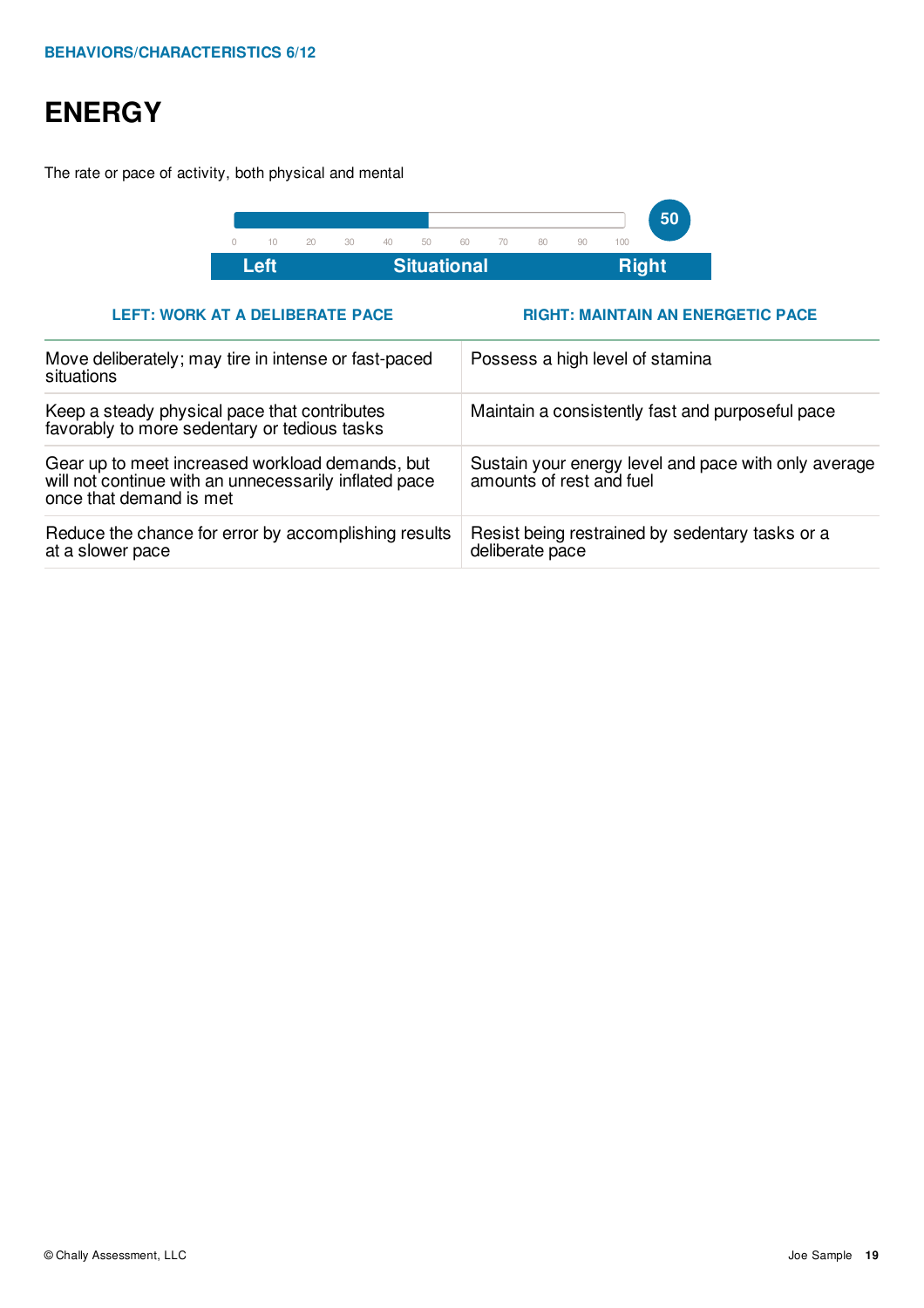# **POSITIVE MENTAL ATTITUDE**

The habit of defining needs and problems as opportunities and challenges and freely expressing frustration as it is experienced



## **LEFT: EMOTIONALLY CONTROLLED RIGHT: EFFECTIVELY MANAGE FRUSTRATION**

| Try to manage frustration by internalizing it                                            | Tend to focus more on the solution than the problem     |  |  |
|------------------------------------------------------------------------------------------|---------------------------------------------------------|--|--|
| May find yourself going over negative events with<br>excessive frequency or self-doubt   | Comfortable expressing concerns                         |  |  |
| Keep a tight rein on your emotions                                                       | Won't allow frustrations to build                       |  |  |
| Can become discouraged if problems are persistent<br>or solutions just don't materialize | Don't allow negative events to ruin a positive attitude |  |  |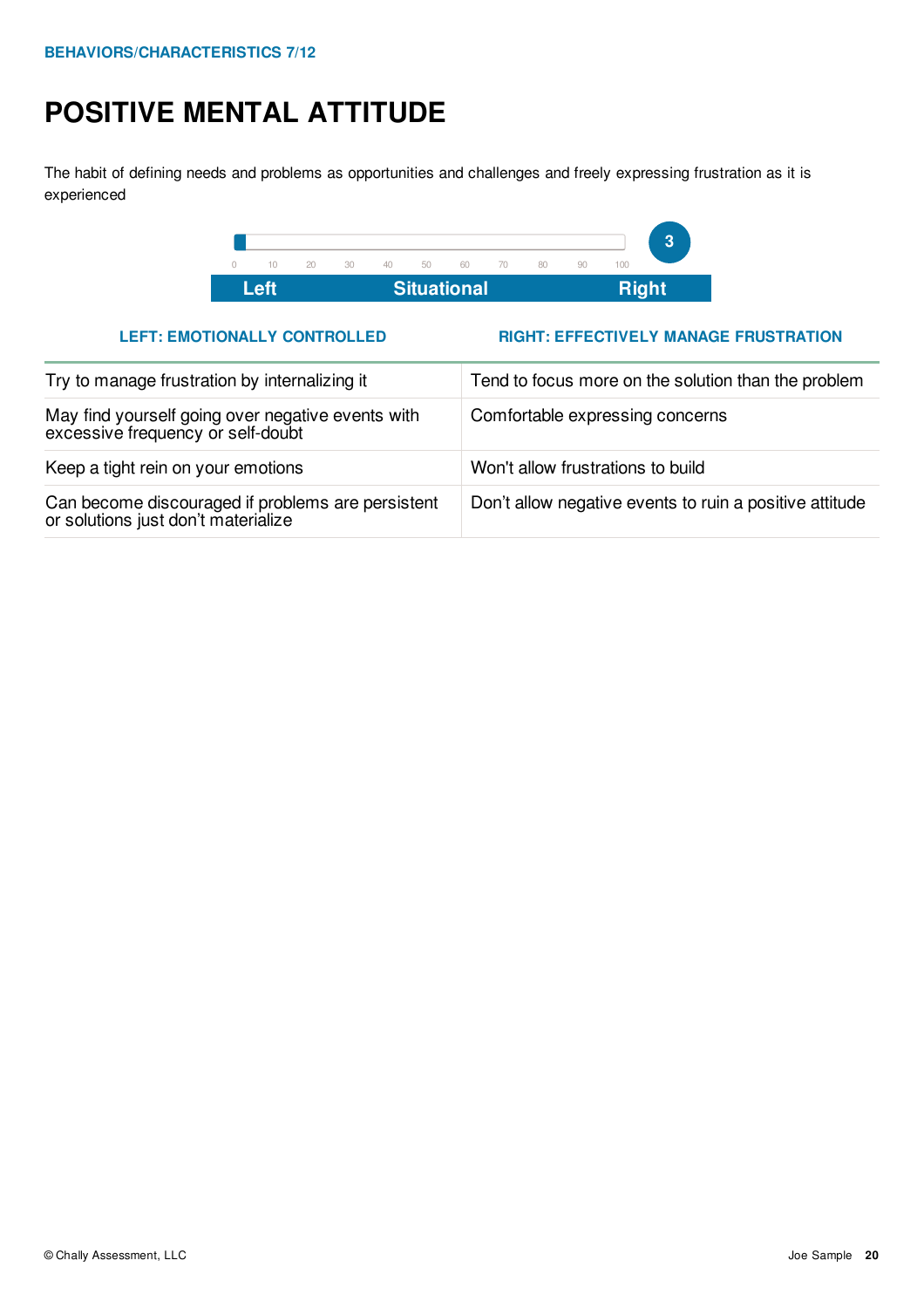## **COMPETITIVENESS**

The habit of trying to win, specifically in competition against others



## **LEFT: SUPPORTIVE AND COOPERATIVE RIGHT: COMPETITIVENESS**

| Prefer a cooperative effort with others to a<br>competitive environment that creates rivals or<br>opponents                                                           | Enjoy the challenge of competition and comfortable<br>with situations that produce a winner and a loser |
|-----------------------------------------------------------------------------------------------------------------------------------------------------------------------|---------------------------------------------------------------------------------------------------------|
| Embrace a philosophy of 'all for one and one for all' in<br>working toward common objectives                                                                          | Seek and gather the resources needed to position<br>yourself to win                                     |
| Avoid situations that promote winners and losers, and<br>the associated feelings of disappointment and failure                                                        | Unwilling to give up or accept failure if not<br>immediately rewarded with success                      |
| Promote compromise and 'give and take' efforts in<br>order to achieve a partial level of success rather than<br>abandon a goal because compromise was<br>unacceptable | Refrain from turning competition into a personal<br>attack                                              |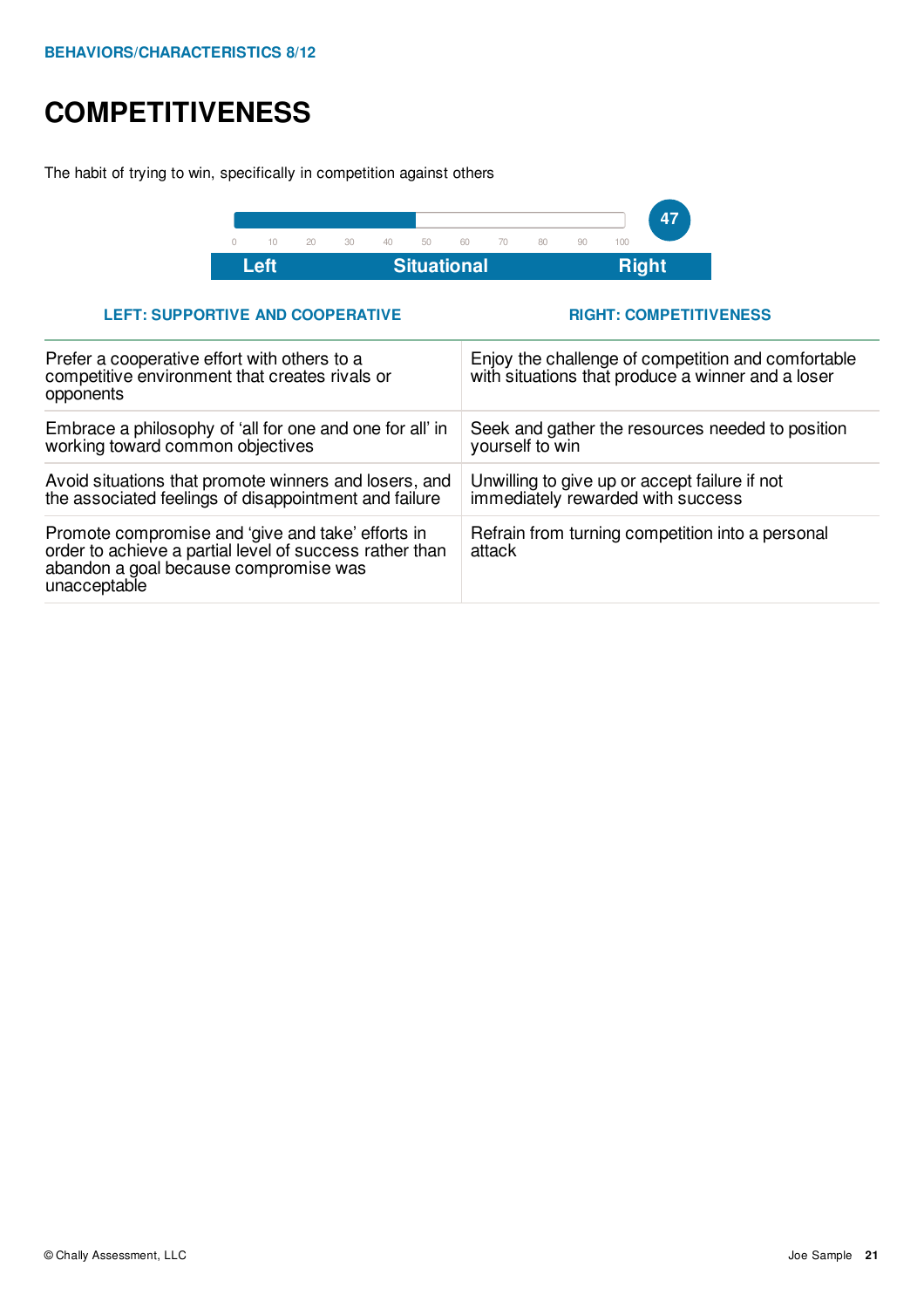# **SELF-SATISFACTION**

The habit of being satisfied or content with one's current level of accomplishment



**LEFT: DRIVEN TOWARD CONTINUOUS SELF-IMPROVEMENT**

**RIGHT: SELF-ASSURED/SELF-SATISFACTION**

| Rarely content with own accomplishments and goals  | Project sureness in yourself and your                             |
|----------------------------------------------------|-------------------------------------------------------------------|
| reached                                            | accomplishments                                                   |
| Can be sensitive to external criticism             | Self-confident and comfortable with your ability to do<br>the job |
| Concerned with how you are judged by others and by | Refuse to measure your own self-worth against                     |
| the standards they apply                           | others' standards                                                 |
| Tough in self-evaluation and continually work to   | Take on challenges and stay focused on the process                |
| improve upon past accomplishments                  | without being self-conscious                                      |
|                                                    | Unconcerned with how you are evaluated by others                  |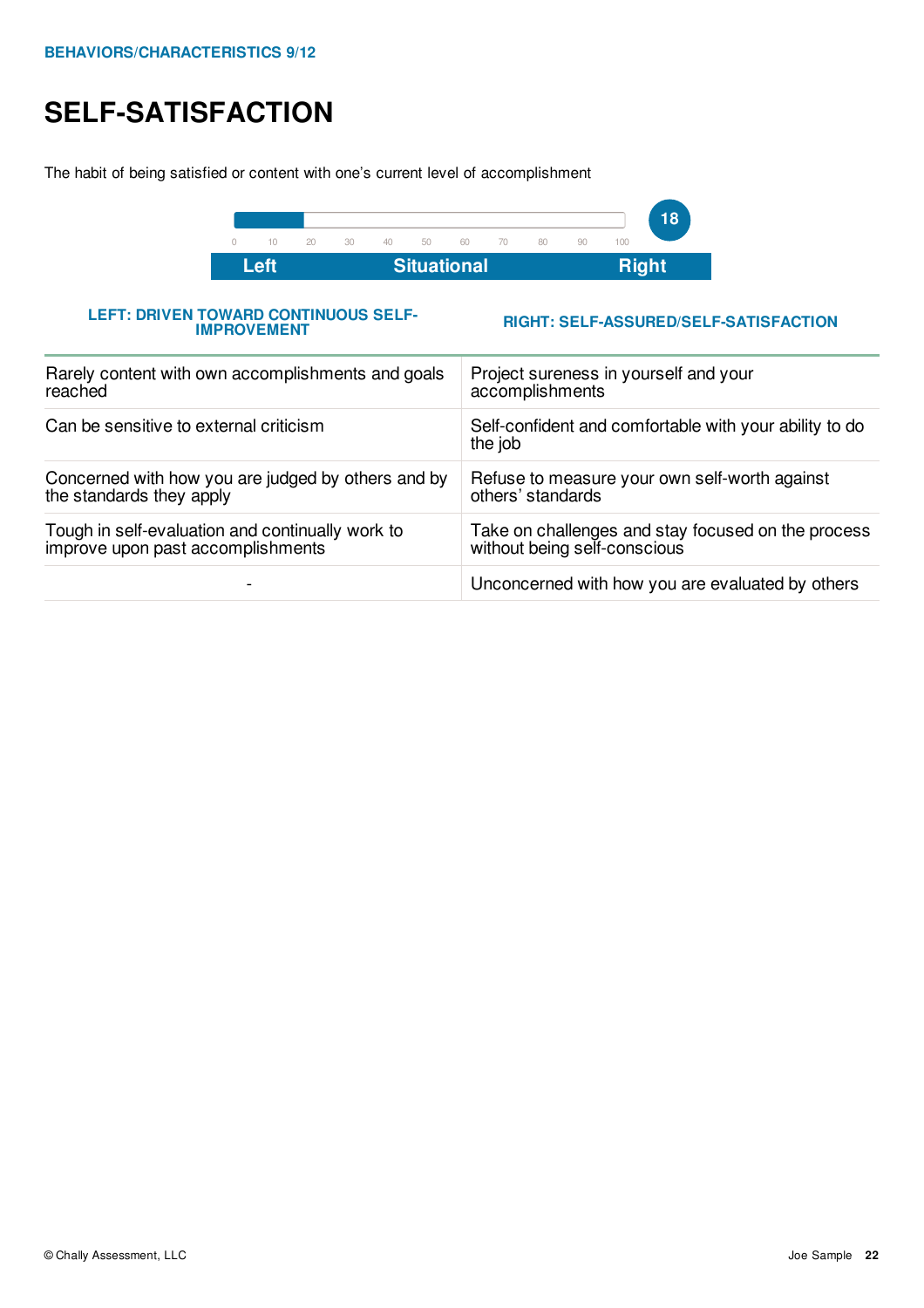# **OPTIMISTIC FUTURE PERSPECTIVE**

The habit of continually looking for opportunities for further gains and expecting the desired outcome to happen



**LEFT: PRAGMATIC RIGHT: OPTIMISTIC PERSPECTIVE**

| To keep from being disappointed, you keep positive<br>expectations in check                            | See opportunities versus threats                                                                                                                                |
|--------------------------------------------------------------------------------------------------------|-----------------------------------------------------------------------------------------------------------------------------------------------------------------|
| Remain in control by expecting the worst, and<br>therefore, will not be unprepared or caught off guard | Focus on positive goal attainment and keep obstacles<br>in perspective, refusing to give them power over your<br>abilities and vision of the goal               |
| Anticipate that things will go wrong and believe too<br>much optimism is naïve                         | Feel that you are in control of both daily activities and<br>your ultimate destination and will not be ruled or<br>placed at a disadvantage by external factors |
|                                                                                                        | Can be surprised by obstacles and barriers that could<br>have been anticipated and prevented                                                                    |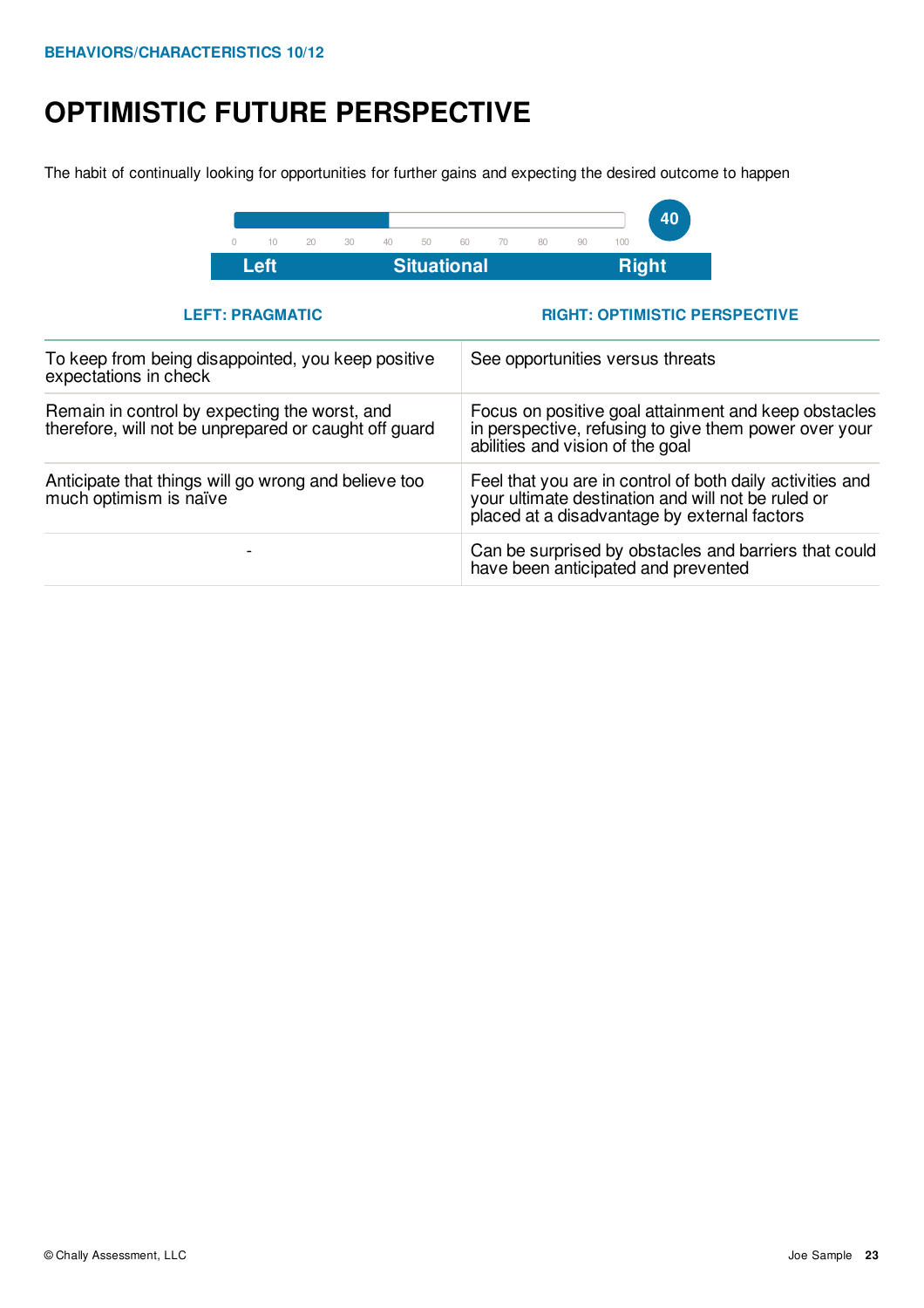# **VALIDITY**

The habit of being willing to admit personal limitations

| <b>Situational</b><br>Left |    |        |    |    |    | <b>Right</b> |    |    |    |     |    |  |
|----------------------------|----|--------|----|----|----|--------------|----|----|----|-----|----|--|
|                            | 10 | $20 -$ | 30 | 40 | 50 | 60.          | 70 | 80 | 90 | 100 |    |  |
|                            |    |        |    |    |    |              |    |    |    |     | 91 |  |

## **LEFT: ON GUARD RIGHT: FORTHRIGHT**

| Package yourself to give the best impression                  | Try to be very scrupulous in exposing flaws                                                |
|---------------------------------------------------------------|--------------------------------------------------------------------------------------------|
| Try to look 'right' for the job or situation                  | May get distracted under pressure and focus on the problem rather than the desired results |
| Have difficulty asking for help or exposing possible<br>flaws | May tend to challenge your own worth or value                                              |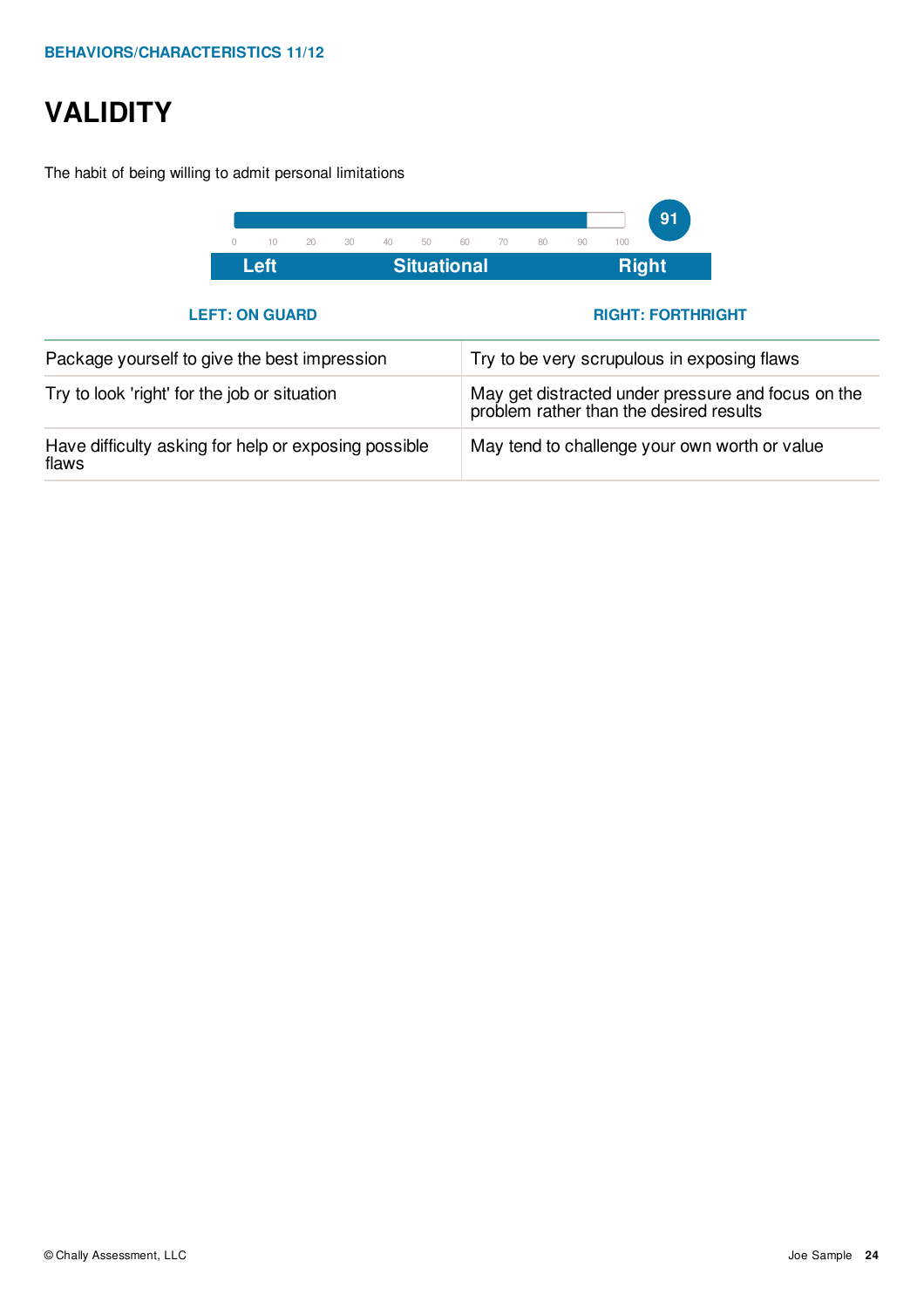## **UNINTENTIONAL GUARDEDNESS**

The habit of introspective awareness of one's own controls or inhibitions; a willingness to accept personal limitations



**LEFT: SELF-CONSTRAINT RIGHT: SELF-CENSURE**

| <b>Emotionally controlled</b>                        | Tend to be concerned with your own feelings and<br>emotions |  |  |
|------------------------------------------------------|-------------------------------------------------------------|--|--|
| Tend to overly control feelings and focus externally | Tend to be overly self-critical                             |  |  |